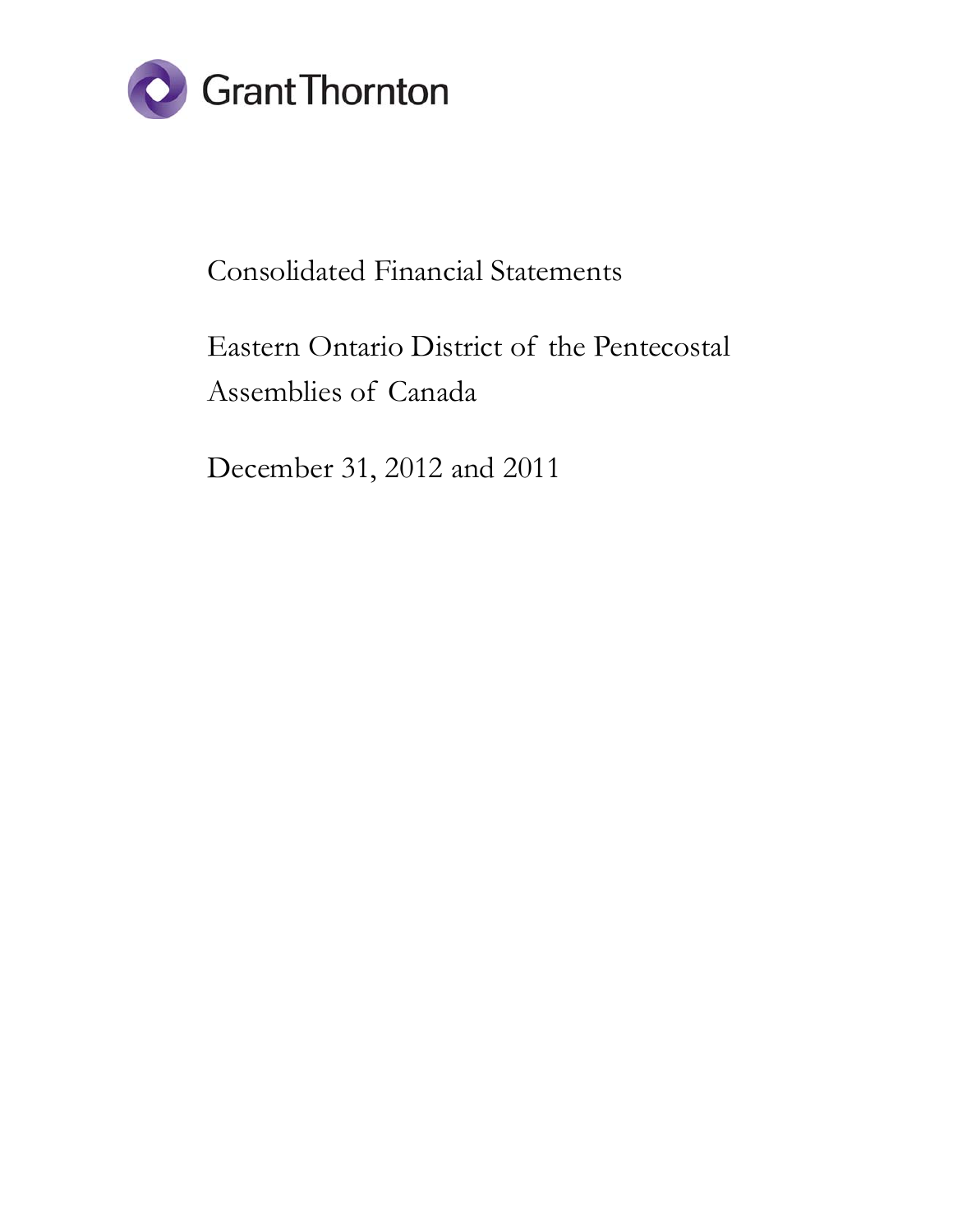# **EASTERN ONTARIO DISTRICT OF THE PENTECOSTAL ASSEMBLIES OF CANADA 2012 and 2011 Consolidated Financial Statements**

# **Contents**

|                                                  | Page     |
|--------------------------------------------------|----------|
| Independent Auditor's Report                     | $1 - 2$  |
| Consolidated Statements of Financial Position    | 3        |
| <b>Consolidated Statements of Activities</b>     | 4        |
| Consolidated Statements of Changes in Net Assets | 5        |
| <b>Consolidated Statements of Cash Flows</b>     | 6        |
| Notes to Consolidated Financial Statements       | $7 - 20$ |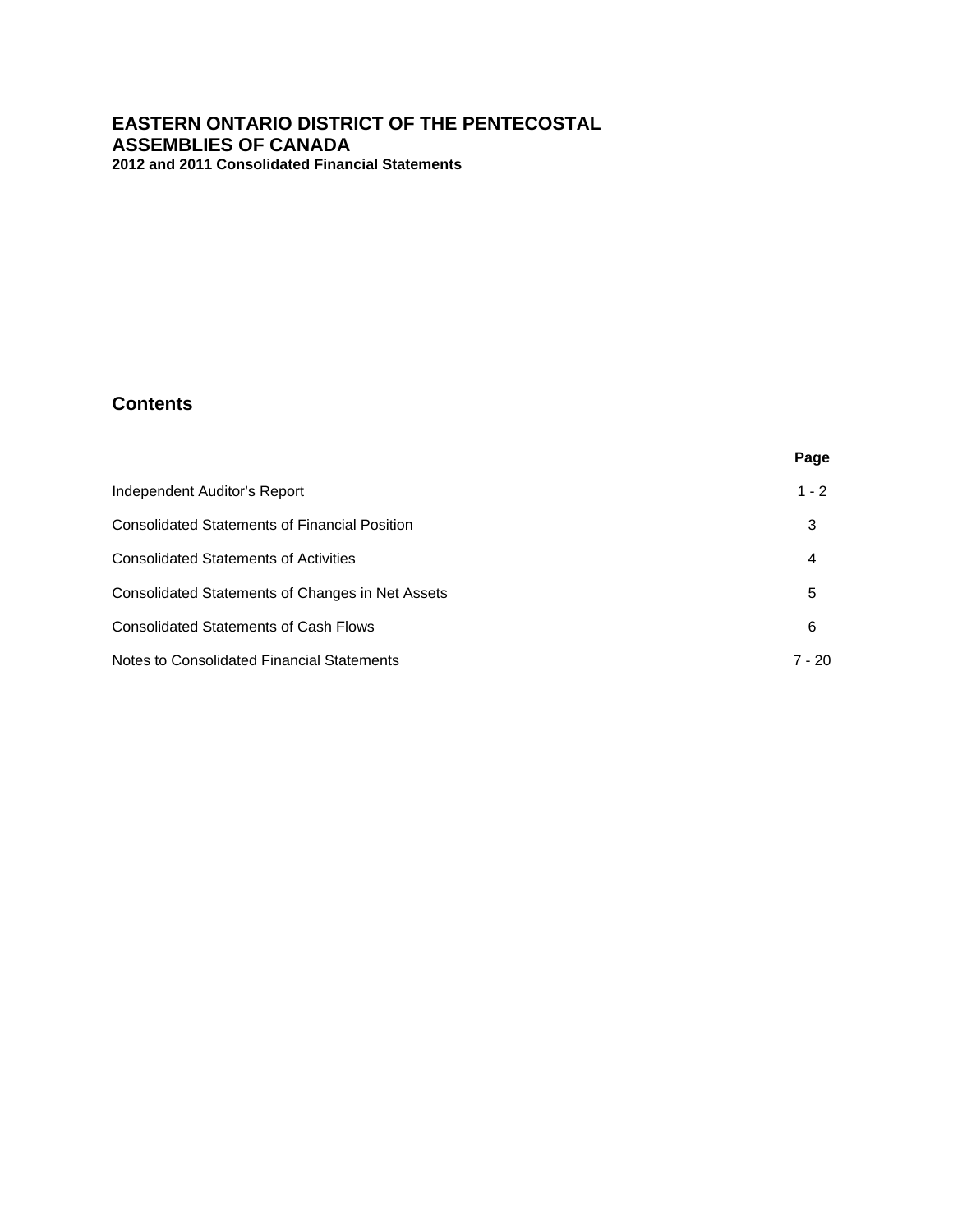

# **Independent Auditor's Report**

**Grant Thornton LLP**  Suite 200 41 Valleybrook Drive Toronto, ON M3B 2S6 T +1 416 449 9171

F +1 416 449 7401 E NorthToronto@ca.gt.com www.GrantThornton.ca

### **To the District Executive of the Eastern Ontario District of The Pentecostal Assemblies of Canada**

We have audited the accompanying consolidated financial statements of the Eastern Ontario District of The Pentecostal Assemblies of Canada, which comprise the consolidated statements of financial position as at December 31, 2012, December 31, 2011, and January 1, 2011 and the consolidated statements of activities, changes in net assets and cash flows for the years ended December 31, 2012 and December 31, 2011, and a summary of significant accounting policies and other explanatory information.

## **Management's responsibility for the consolidated financial statements**

Management is responsible for the preparation and fair presentation of these consolidated financial statements in accordance with Canadian accounting standards for not-for-profit organizations, and for such internal control as management determines is necessary to enable the preparation of financial statements that are free from material misstatement, whether due to fraud or error.

### **Auditor's responsibility**

Our responsibility is to express an opinion on these consolidated financial statements based on our audits. We conducted our audits in accordance with Canadian generally accepted auditing standards. Those standards require that we comply with ethical requirements and plan and perform the audits to obtain reasonable assurance about whether the consolidated financial statements are free from material misstatement.

An audit involves performing procedures to obtain audit evidence about the amounts and disclosures in the consolidated financial statements. The procedures selected depend on the auditor's judgment, including the assessment of the risks of material misstatement of the consolidated financial statements, whether due to fraud or error. In making those risk assessments, the auditor considers internal control relevant to the entity's preparation and fair presentation of the consolidated financial statements in order to design audit procedures that are appropriate in the circumstances, but not for the purpose of expressing an opinion on the effectiveness of the entity's internal control. An audit also includes evaluating the appropriateness of accounting policies used and the reasonableness of accounting estimates made by management, as well as evaluating the overall presentation of the consolidated financial statements.

We believe that the audit evidence we have obtained is sufficient and appropriate to provide a basis for our audit opinion.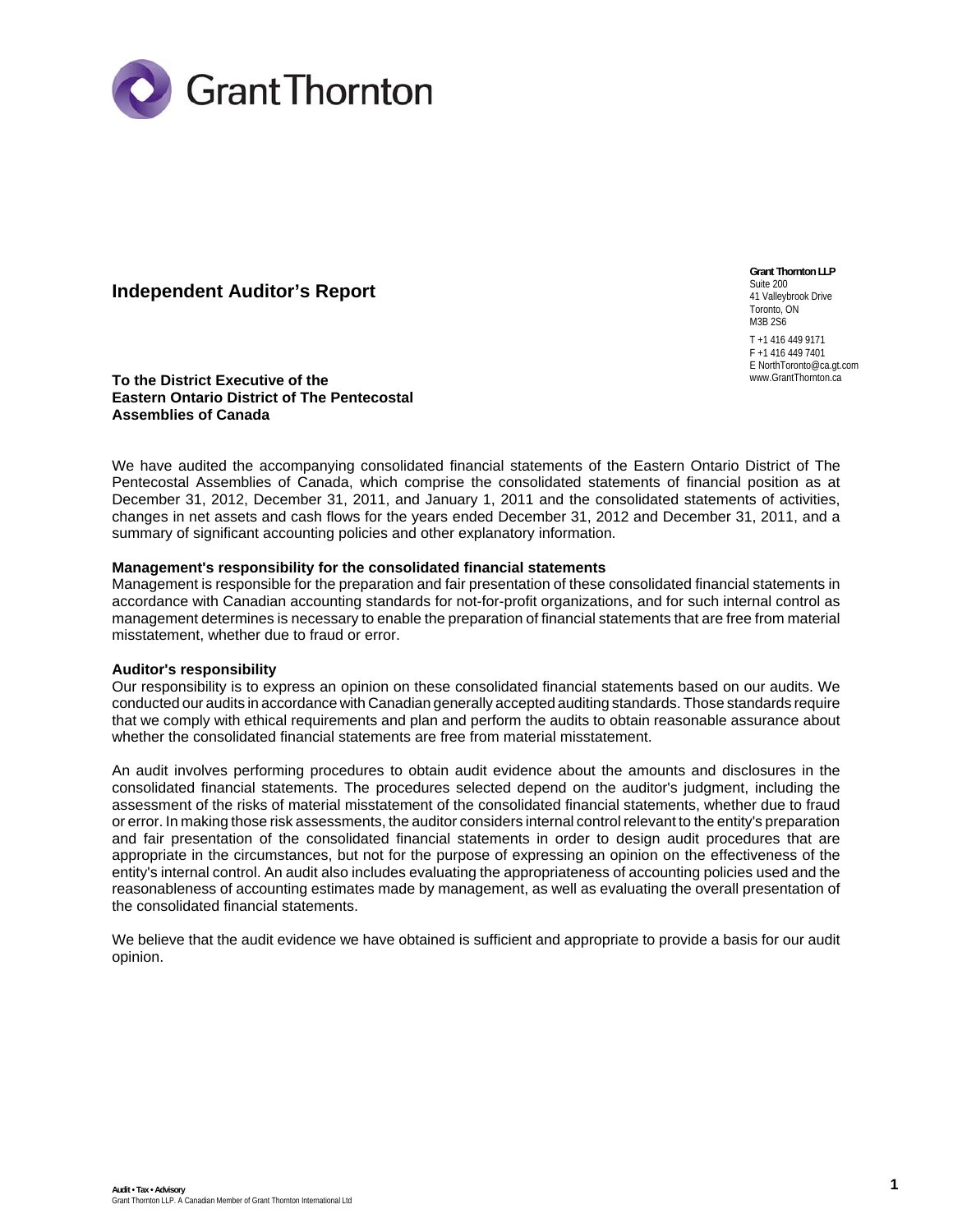

### **Opinion**

In our opinion, the consolidated financial statements present fairly, in all material respects, the consolidated financial position of the Eastern Ontario District of The Pentecostal Assemblies of Canada as at December 31, 2012, December 31, 2011, and January 1, 2011 and the consolidated results of its operations and its cash flows for the years ended December 31, 2012 and December 31, 2011 in accordance with Canadian accounting standards for not-for-profit organizations.

Grant Thouston LLP

Chartered Accountants, Licensed Public Accountants Toronto, Canada April 4, 2013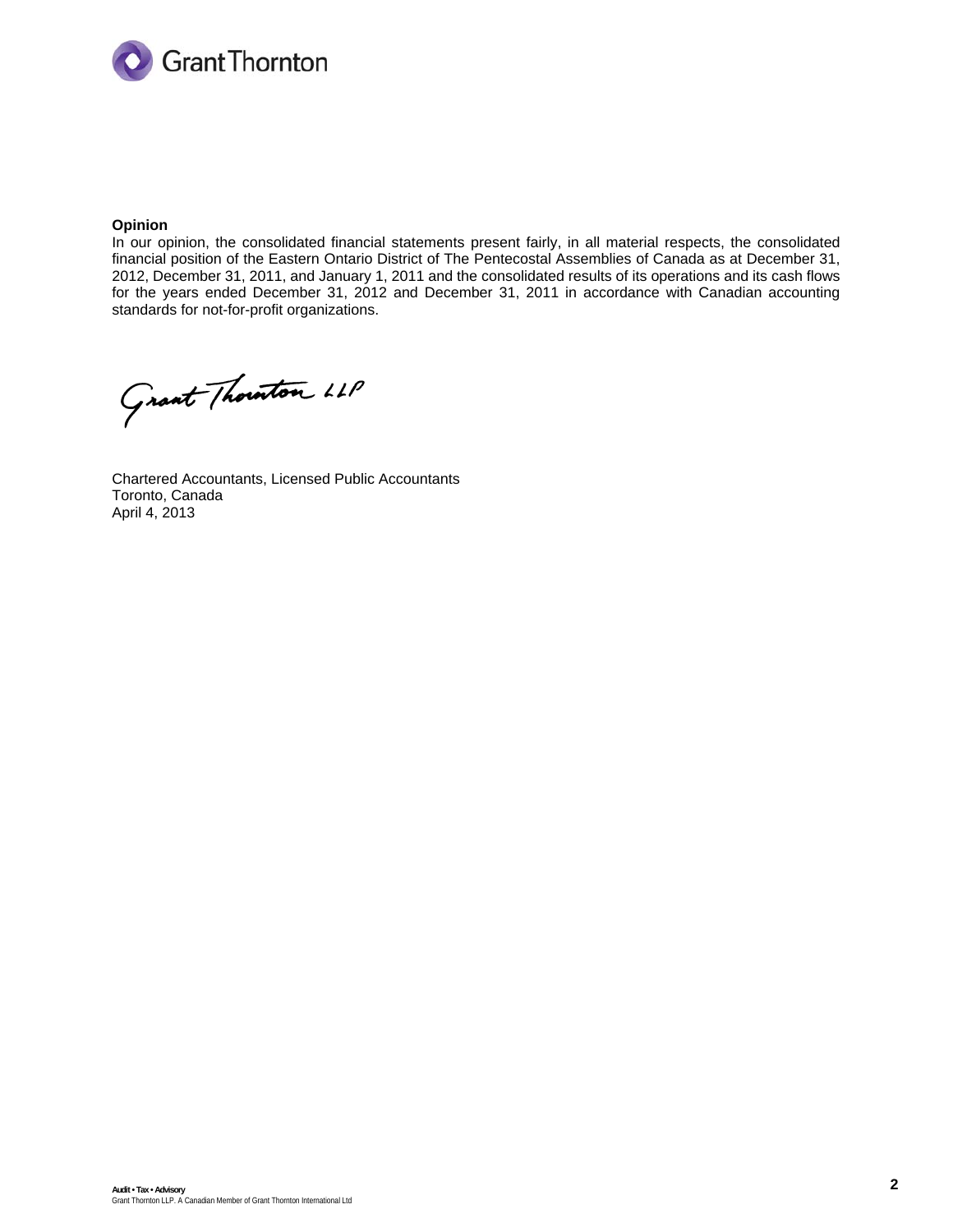**Consolidated Statements of Financial Position**

|                                                                                                                                                                                             | December 31,<br>2012                            | December 31,<br>2011                            | January 1,<br>2011                              |
|---------------------------------------------------------------------------------------------------------------------------------------------------------------------------------------------|-------------------------------------------------|-------------------------------------------------|-------------------------------------------------|
| <b>ASSETS</b>                                                                                                                                                                               |                                                 |                                                 |                                                 |
| <b>Current assets</b><br>Cash                                                                                                                                                               | \$<br>232,140                                   | \$<br>216,307                                   | \$<br>189,028                                   |
| Restricted cash<br>Accounts receivable<br>Inventory                                                                                                                                         | 647,506<br>191,093<br>10,859                    | 411,643<br>149,453<br>14,185                    | 400,000<br>108,439<br>17,499                    |
| Prepaid expenses and deposits<br>Loans receivable (note 6)                                                                                                                                  | 63,311<br>134,529                               | 84,964<br>140,589                               | 74,916<br>156,982                               |
|                                                                                                                                                                                             | 1,279,438                                       | 1,017,141                                       | 946,864                                         |
| Investments held by Lakeshore Foundation (note 7)<br>Property and equipment (note 8)                                                                                                        | 36,000<br>7,034,968                             | 25,000<br>6,988,799                             | 6,887,215                                       |
| Total assets                                                                                                                                                                                | \$8,350,406                                     | \$8,030,940                                     | \$7,834,079                                     |
| <b>LIABILITIES AND NET ASSETS</b>                                                                                                                                                           |                                                 |                                                 |                                                 |
| <b>Current liabilities</b><br>Accounts payable and accrued liabilities<br>Designated funds payable (note 9)<br>Promissory notes payable (note 10)<br>Current portion of bank loan (note 11) | \$<br>224,727<br>410,706<br>1,515,795<br>70,353 | \$<br>261,132<br>411,643<br>1,511,486<br>60,480 | \$<br>276,608<br>322,458<br>1,714,294<br>49,394 |
| Renewable portion of bank loan (note 11)<br>Current portion of long-term debt (note 12)<br>Renewable portion of long-term debt (note 12)                                                    | 1,034,664<br>154,033                            | 150,103<br>1,155,000                            | 125,721                                         |
|                                                                                                                                                                                             | 3,410,278                                       | 3,549,844                                       | 2,488,475                                       |
| Bank loan (note 11)<br>Long-term debt (note 12)                                                                                                                                             | 2,019,240                                       | 1,226,315<br>1,018,940                          | 1,429,338<br>2,345,326                          |
| <b>Total liabilities</b>                                                                                                                                                                    | 5,429,518                                       | 5,795,099                                       | 6,263,139                                       |
| Net assets (note 14)<br>Invested in property and equipment<br>Unrestricted<br>Internally restricted (note 3)<br>Endowment fund (note 7)                                                     | 3,756,677<br>(932, 530)<br>59,800<br>36,941     | 3,283,244<br>(1,072,833)<br>25,430              | 3,328,237<br>(1,757,297)                        |
| Total net assets                                                                                                                                                                            | 2,920,888                                       | 2,235,841                                       | 1,570,940                                       |
| Total liabilities and net assets                                                                                                                                                            | \$8,350,406                                     | \$8,030,940                                     | \$7,834,079                                     |

**On behalf of the Board:** Director Director Director

 $Q_{\omega}$ .

**Rev. Craig J. Burton Rev. Terry Pitt**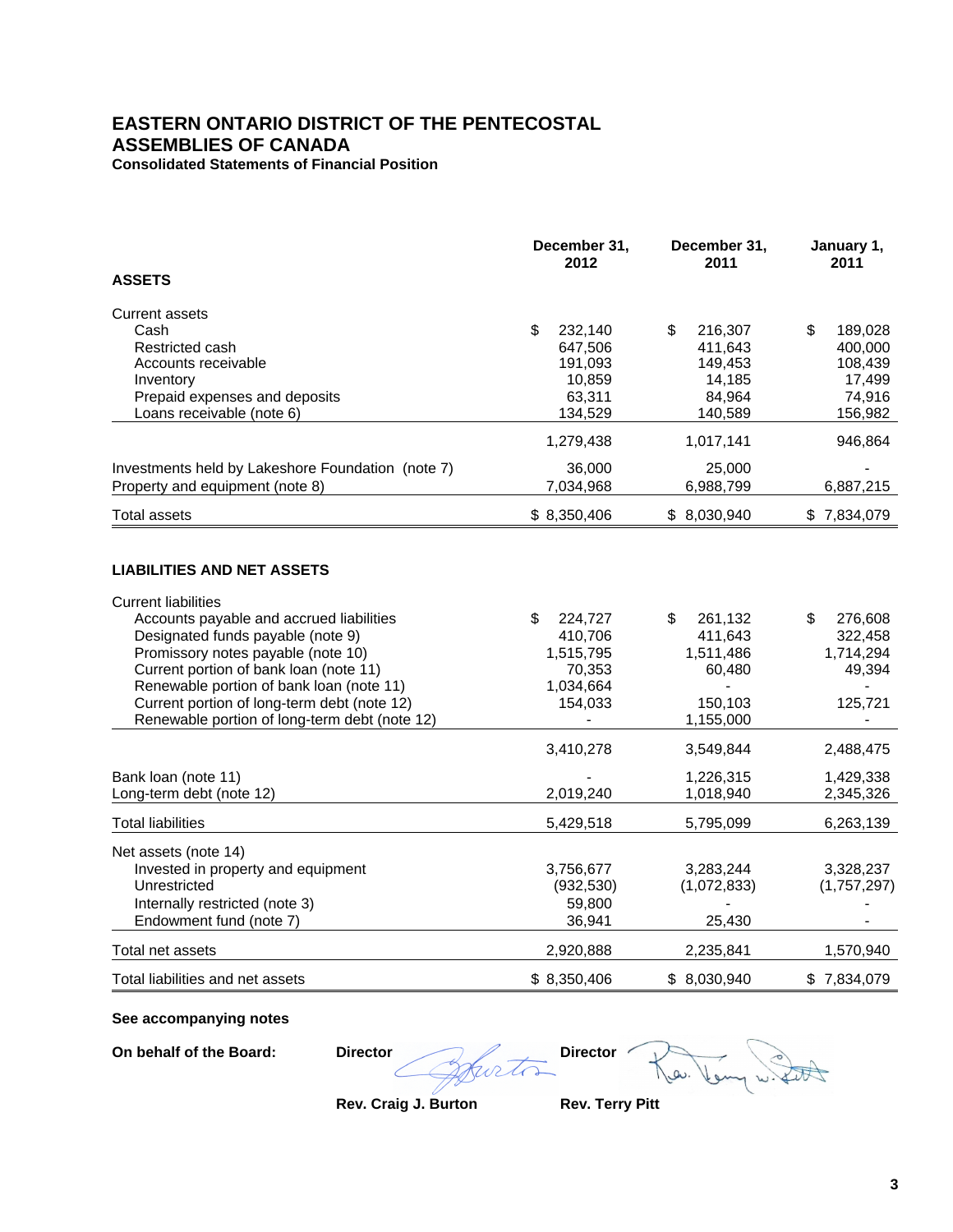**Consolidated Statement of Activities**

**Year ended December 31, 2012**

|                                                     | 2012 |                          |    |                 |    |                                 | 2011                                       |      |              |                 |
|-----------------------------------------------------|------|--------------------------|----|-----------------|----|---------------------------------|--------------------------------------------|------|--------------|-----------------|
|                                                     |      | General                  |    | Heritage        |    | Lakeshore<br><b>Pentecostal</b> | <b>Ottawa Valley</b><br><b>Pentecostal</b> |      |              | (note 20)       |
| Revenue                                             |      | <b>District</b>          |    | <b>Holdings</b> |    | Camp                            | Camp                                       |      | <b>Total</b> | <b>Total</b>    |
| <b>Tithes</b>                                       |      |                          |    |                 |    |                                 |                                            |      |              |                 |
| Churches                                            | \$   | 2,285,632                | \$ |                 | \$ |                                 | \$                                         | \$   | 2,285,632    | \$<br>2,173,379 |
| <b>Credential holders</b>                           |      | 389,385                  |    |                 |    |                                 |                                            |      | 389,385      | 398,123         |
| Sales and rentals                                   |      | $\overline{a}$           |    |                 |    | 767,191                         | 225,776                                    |      | 992,967      | 984,541         |
| Donations and offerings                             |      | 25,271                   |    |                 |    | 417,947                         | 101,434                                    |      | 544,652      | 630,435         |
| Ministries registration and offerings               |      | 234,520                  |    |                 |    | $\overline{\phantom{0}}$        | $\overline{\phantom{a}}$                   |      | 234,520      | 254,138         |
|                                                     |      |                          |    |                 |    |                                 |                                            |      |              |                 |
| <b>Registration fees</b>                            |      | 2,950                    |    |                 |    | 143,662                         | 72,647                                     |      | 219,259      | 213,515         |
| Chaplaincy government contracts                     |      | 102,940                  |    |                 |    |                                 |                                            |      | 102,940      | 85,494          |
| Interest and other                                  |      | 38,689                   |    |                 |    | 1,994                           | 1,200                                      |      | 41,883       | 41,859          |
| Rent                                                |      | $\overline{\phantom{a}}$ |    | 23,300          |    | $\overline{a}$                  |                                            |      | 23,300       | 18,400          |
| Conferences and conventions                         |      | 3,000                    |    |                 |    |                                 |                                            |      | 3,000        | 45,543          |
|                                                     |      | 3,082,387                |    | 23,300          |    | 1,330,794                       | 401,057                                    |      | 4,837,538    | 4,845,427       |
| Expenditures                                        |      |                          |    |                 |    |                                 |                                            |      |              |                 |
| Salaries and benefits                               |      | 842,601                  |    |                 |    | 286,734                         | 68,314                                     |      | 1,197,649    | 1,220,204       |
| Building and property                               |      | 22,978                   |    | 36,263          |    | 305,323                         | 97,399                                     |      | 461,963      | 406,153         |
| Camp operations                                     |      |                          |    |                 |    | 326,002                         | 127,046                                    |      | 453,048      | 402,303         |
| Administration and office                           |      | 228,202                  |    | 1,600           |    | 74,591                          | 22,200                                     |      | 326,593      | 332,166         |
| <b>Bible colleges</b>                               |      | 246,563                  |    | $\overline{a}$  |    | $\overline{\phantom{a}}$        | $\overline{\phantom{a}}$                   |      | 246,563      | 263,488         |
| Subsidies and donations                             |      | 231,265                  |    |                 |    |                                 |                                            |      | 231,265      | 303,644         |
| National Office tithes                              |      | 231,078                  |    |                 |    |                                 |                                            |      | 231,078      | 220,378         |
| Church ministries                                   |      | 188,105                  |    | $\overline{a}$  |    |                                 |                                            |      | 188,105      | 234,449         |
| Interest and bank charges                           |      | 115,246                  |    |                 |    | 21,197                          | 5,297                                      |      | 141,740      | 172,208         |
| Designated funds                                    |      | $\overline{\phantom{a}}$ |    |                 |    | 117,492                         | 10,864                                     |      | 128,356      | 90,392          |
| Interest on long-term debt                          |      |                          |    | 57,227          |    | 33,144                          | 17,274                                     |      | 107,645      | 114,688         |
| Chaplain salaries                                   |      |                          |    |                 |    |                                 |                                            |      |              | 71,162          |
|                                                     |      | 85,533                   |    | $\overline{a}$  |    |                                 |                                            |      | 85,533       |                 |
| Conferences and conventions                         |      | 83,529                   |    | $\blacksquare$  |    | $\overline{a}$                  |                                            |      | 83,529       | 112,512         |
| Pastoral and church care                            |      | 81,822                   |    |                 |    |                                 |                                            |      | 81,822       | 75,470          |
|                                                     |      | 2,356,922                |    | 95,090          |    | 1,164,483                       | 348,394                                    |      | 3,964,889    | 4,019,217       |
| Excess (deficiency) of revenue over                 |      |                          |    |                 |    |                                 |                                            |      |              |                 |
| expenditures from operations                        |      | 725,465                  |    | (71, 790)       |    | 166,311                         | 52,663                                     |      | 872,649      | 826,210         |
| Amortization of property and equipment              |      | (17, 230)                |    | (29, 298)       |    | (129, 667)                      | (22, 407)                                  |      | (198, 602)   | (186, 739)      |
| Net subsidies (note 15)                             |      | (119, 631)               |    | 60,000          |    | 3,707                           | 55,924                                     |      |              |                 |
|                                                     |      | (136, 861)               |    | 30,702          |    | (125,960)                       | 33,517                                     |      | (198, 602)   | (186, 739)      |
| Excess (deficiency) of revenue<br>over expenditures | \$   | 588,604                  | \$ | (41,088)        | \$ | 40,351                          | \$<br>86,180                               | - \$ | 674,047      | \$<br>639,471   |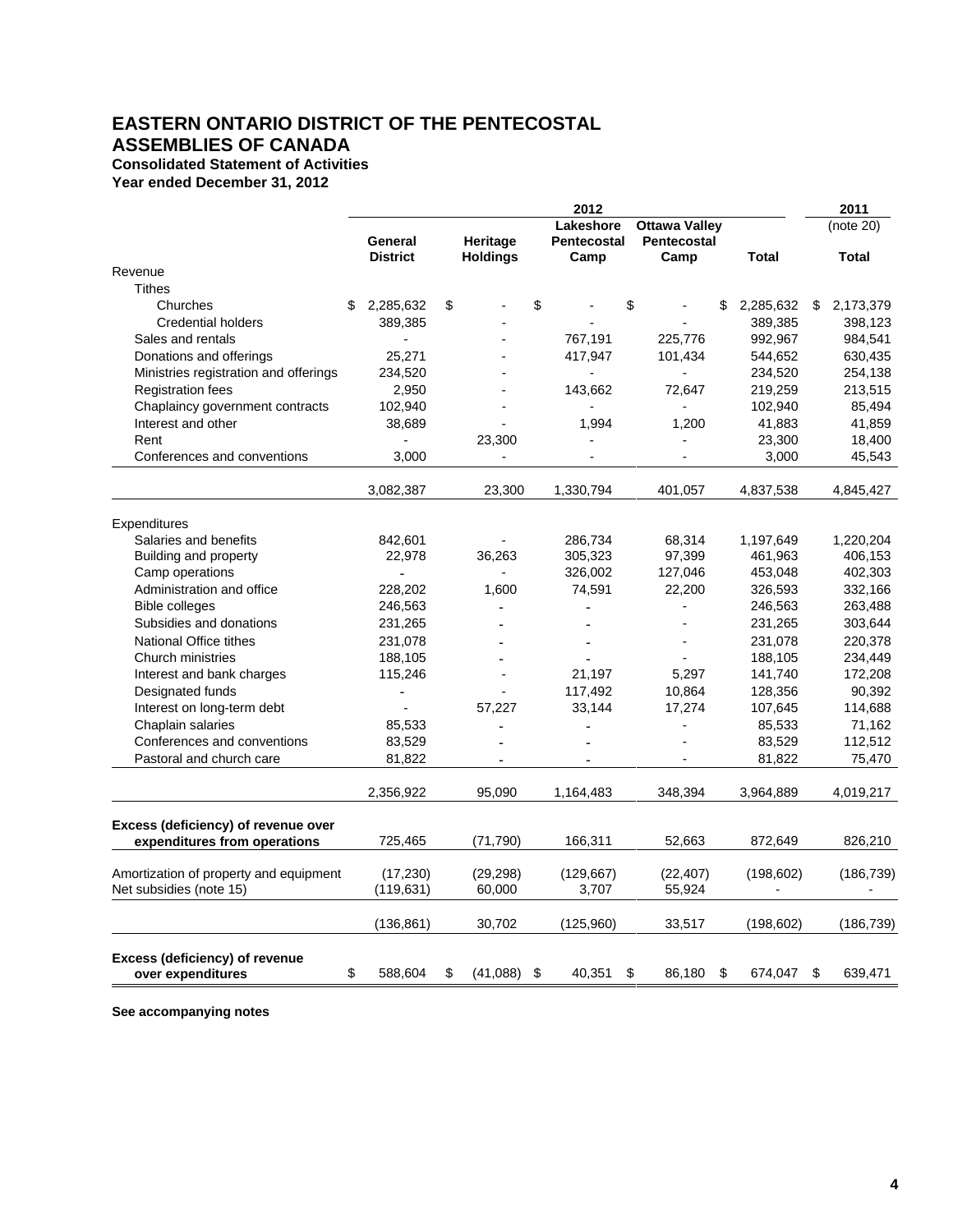**Consolidated Statement of Changes in Net Assets Year ended December 31**

|                                                                                                      | Invested in<br><b>Property and</b><br>Internally<br><b>Unrestricted</b><br><b>Equipment</b><br><b>Restricted</b><br>2011<br>2011<br>2012<br>2011<br>2012<br>2012<br>2012 |               | <b>Endowment</b><br>2011 | 2012          | <b>Total</b><br>2011 |                       |          |                                |                   |               |
|------------------------------------------------------------------------------------------------------|--------------------------------------------------------------------------------------------------------------------------------------------------------------------------|---------------|--------------------------|---------------|----------------------|-----------------------|----------|--------------------------------|-------------------|---------------|
| Consolidated net assets (deficit),<br>beginning of year, as previously<br>stated                     | \$<br>804,881                                                                                                                                                            | 849,874<br>\$ | \$(1,072,833)            | \$(1,757,297) | ß.                   | \$.<br>$\blacksquare$ | \$25,430 | \$<br>$\overline{\phantom{a}}$ | (242, 522)<br>\$. | \$ (907, 423) |
| Excess (deficiency) of revenue over<br>expenditures                                                  | (198, 602)                                                                                                                                                               | (186, 739)    | 872,138                  | 826,210       |                      |                       | 511      | ٠                              | 674,047           | 639,471       |
| Interfund transfers (note 3)                                                                         |                                                                                                                                                                          |               | (59, 800)                |               | 59,800               |                       |          |                                | $\blacksquare$    |               |
| Endowment contribution (note 7)                                                                      |                                                                                                                                                                          |               |                          |               |                      |                       | 11,000   | 25,430                         | 11,000            | 25,430        |
| Purchases of property and equipment                                                                  | 244,771                                                                                                                                                                  | 316,323       | (244, 771)               | (316, 323)    |                      |                       |          |                                |                   |               |
| Repayment of bank loan                                                                               | 181,778                                                                                                                                                                  | 191,937       | (181, 778)               | (191, 937)    |                      |                       |          |                                |                   |               |
| Repayment of long-term debt                                                                          | 150,770                                                                                                                                                                  | 147,004       | (150, 770)               | (147,004)     |                      |                       |          |                                |                   |               |
| Change in applicable portion of loan<br>from District                                                | 94,716                                                                                                                                                                   | (513, 518)    | (94, 716)                | 513,518       |                      |                       |          |                                |                   |               |
|                                                                                                      | 1,278,314                                                                                                                                                                | 804,881       | (932, 530)               | (1,072,833)   | 59,800               |                       | 36,941   | 25,430                         | 442,525           | (242, 522)    |
| Restatement of net assets (deficit),<br>beginning of year, due to<br>increase in land value (note 4) | 2,478,363                                                                                                                                                                | 2,478,363     |                          |               |                      |                       |          |                                | 2,478,363         | 2,478,363     |
| Consolidated net assets (deficit),<br>end of year                                                    | \$3,756,677                                                                                                                                                              | \$3,283,244   | (932, 530)<br>\$         | \$(1,072,833) | \$59,800             | \$                    | \$36,941 | \$25,430                       | \$2,920,888       | \$2,235,841   |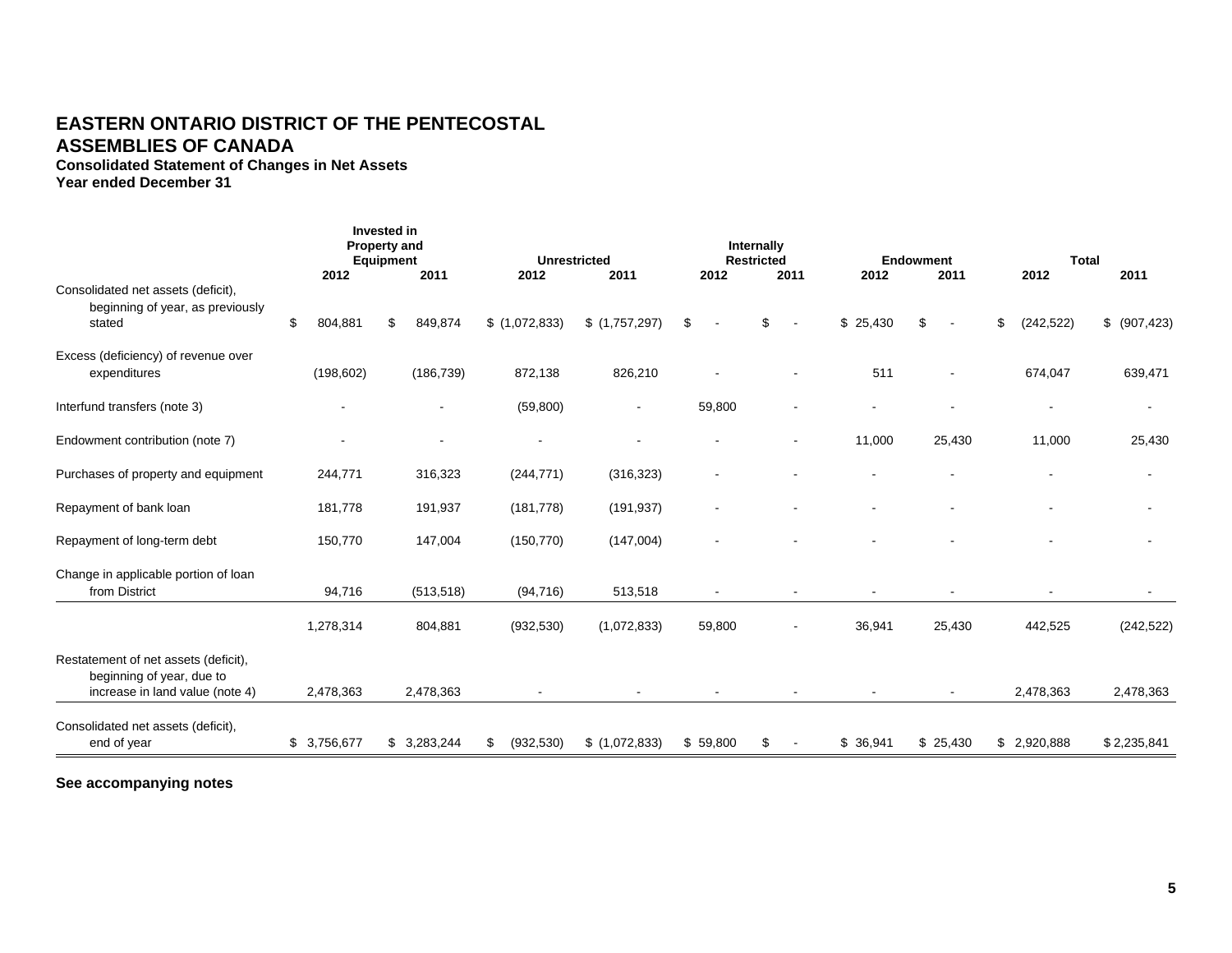# **EASTERN ONTARIO DISTRICT OF THE PENTECOSTAL ASSEMBLIES OF CANADA Consolidated Statement of Cash Flows**

**Years ended December 31, 2012 and December 31, 2011**

|                                                               | 2012          | 2011          |
|---------------------------------------------------------------|---------------|---------------|
| Operating activities                                          |               |               |
| Excess of revenue over expenditures                           | \$<br>674,047 | \$<br>639,471 |
| Endowment contribution (note 7)                               | 11,000        | 25,430        |
| Add item not involving cash                                   |               |               |
| Amortization of property and equipment                        | 198,602       | 186,739       |
|                                                               |               |               |
|                                                               | 883,649       | 851,640       |
| Net change in non-cash working capital items                  |               |               |
| Accounts receivable                                           | (41, 640)     | (41, 014)     |
| Inventory                                                     | 3,326         | 3,314         |
| Prepaid expenses and deposits                                 | 21,653        | (10,048)      |
| Accounts payable and accrued liabilities                      | (36, 405)     | (15, 476)     |
| Designated funds payable                                      | (937)         | 89,185        |
|                                                               |               |               |
|                                                               | (54,003)      | 25,961        |
| Cash flows from operating activities                          | 829,646       | 877,601       |
|                                                               |               |               |
| Financing activities                                          |               |               |
| Proceeds of promissory notes payable                          | 90,000        | 327,688       |
| Repayment of promissory notes payable                         | (85, 691)     | (530, 496)    |
| Repayment of bank loan                                        | (181, 778)    | (191, 937)    |
| Repayment of long-term debt                                   | (150, 770)    | (147, 004)    |
| Cash flows from financing activities                          | (328, 239)    | (541, 749)    |
| Investing activities                                          |               |               |
| Net change in loans receivable                                | 6,060         | 16,393        |
| Purchase of investments held by Lakeshore Foundation (note 7) | (11,000)      | (25,000)      |
| Purchase of property and equipment                            | (244, 771)    | (316, 323)    |
| Proceeds on sale of property                                  |               | 28,000        |
|                                                               |               |               |
| Cash flows from investing activities                          | (249, 711)    | (296, 930)    |
| Net change in cash during the year                            | 251,696       | 38,922        |
| Cash, beginning of year                                       | 627,950       | 589,028       |
|                                                               |               |               |
| Cash, end of year                                             | \$<br>879,646 | \$<br>627,950 |
|                                                               |               |               |
| Cash consists of:                                             |               |               |
| Cash                                                          | \$<br>232,140 | \$<br>216,307 |
| Restricted cash                                               | 647,506       | 411,643       |
|                                                               | \$<br>879,646 | \$<br>627,950 |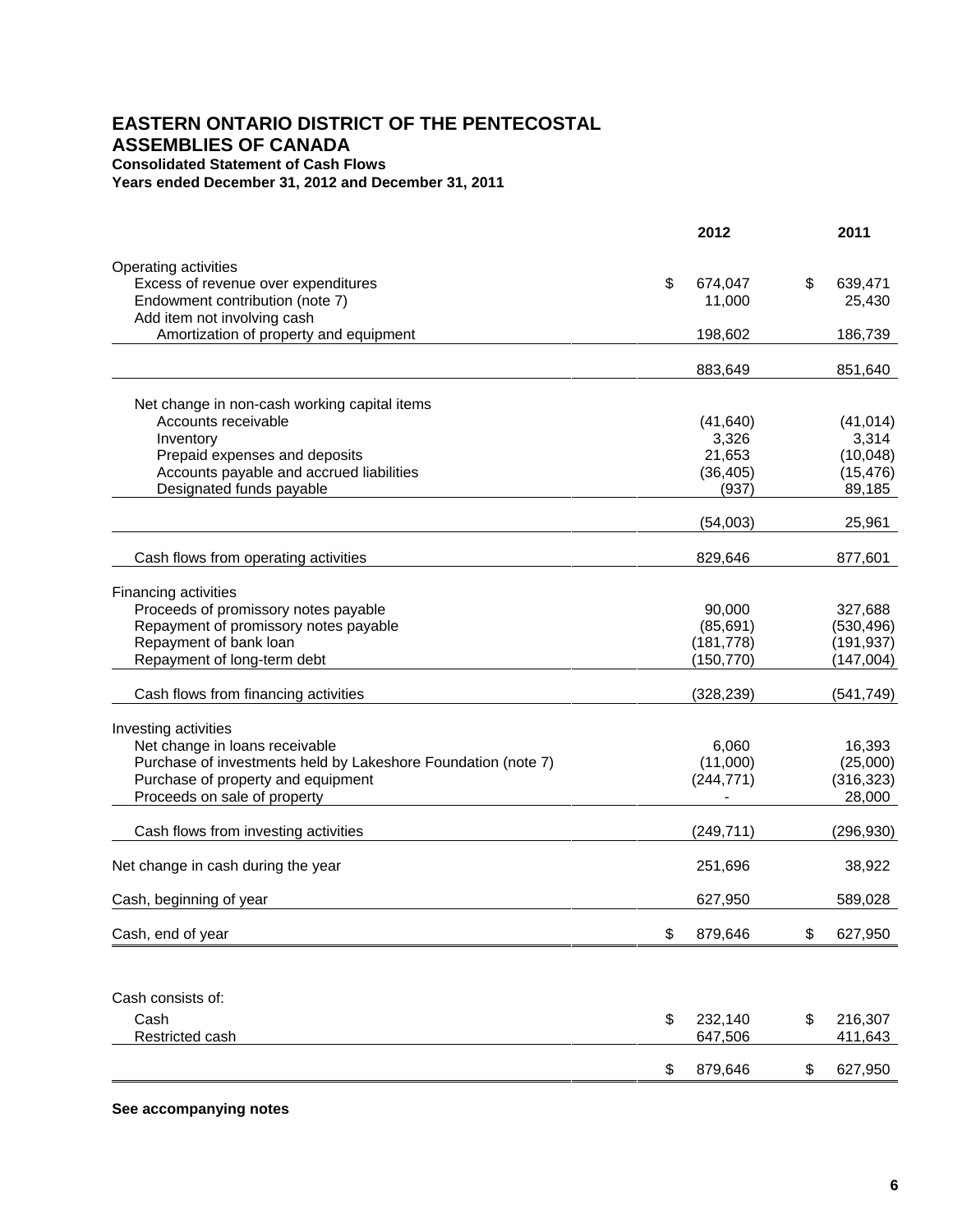**Notes to Consolidated Financial Statements Years ended December 31, 2012 and December 31, 2011**

# **1. Purpose of the Organization**

The purpose of the Eastern Ontario District of The Pentecostal Assemblies of Canada (the "District") is to promulgate the gospel of Jesus Christ, establish new congregations and provide leadership and support to those churches in the District which are affiliated with The Pentecostal Assemblies of Canada (PAOC). The District is an Ontario not-for-profit corporation established on May 17, 1919, and derives its jurisdiction and authority from the General Conference of The Pentecostal Assemblies of Canada. The District is a registered charity under the Income Tax Act (Canada) and is exempt from income taxes.

## **2. Working capital deficiency**

Although the net working capital position of the District (excluding the renewable portion of the bank loan which management expects to renew in 2013) has improved since last year, as at year-end, the District's current liabilities exceed its currents assets.

The District's ability to continue to improve its financial position is dependent on the support of its member churches, the District's lenders, and a continued surplus position in its operations.

## **3. Summary of significant accounting policies**

The consolidated financial statements have been prepared by management in accordance with Canadian accounting standards for not-for-profit organizations (ASNPO), the more significant of which are outlined below.

## Basis of consolidation

The consolidated financial statements include the accounts of the Eastern Ontario District of The Pentecostal Assemblies of Canada, Eastern Ontario Heritage Holdings (Non-Profit) ("Heritage Holdings"), Lakeshore Pentecostal Camp, and Ottawa Valley Pentecostal Camp.

Heritage Holdings was incorporated without share capital as a not-for-profit organization. The main purpose of the organization is to advance the work of the PAOC by holding land for the District office and a religious retreat centre. The organization is controlled by the District due to common board members.

The camps are registered charities under the Income Tax Act (Canada) and are exempt from income taxes. The camps have specific purposes consistent with the purposes of, and with ultimate accountability to, the District.

# Use of estimates

The preparation of consolidated financial statements in conformity with ASNPO requires management to make estimates and assumptions that affect the reported amounts of assets and liabilities at the date of the consolidated financial statements and the reported amounts of revenue and expenditures during the year. The most significant estimates include the collectibility of accounts and loans receivable and the useful lives of property and equipment. Actual results could differ from these estimates.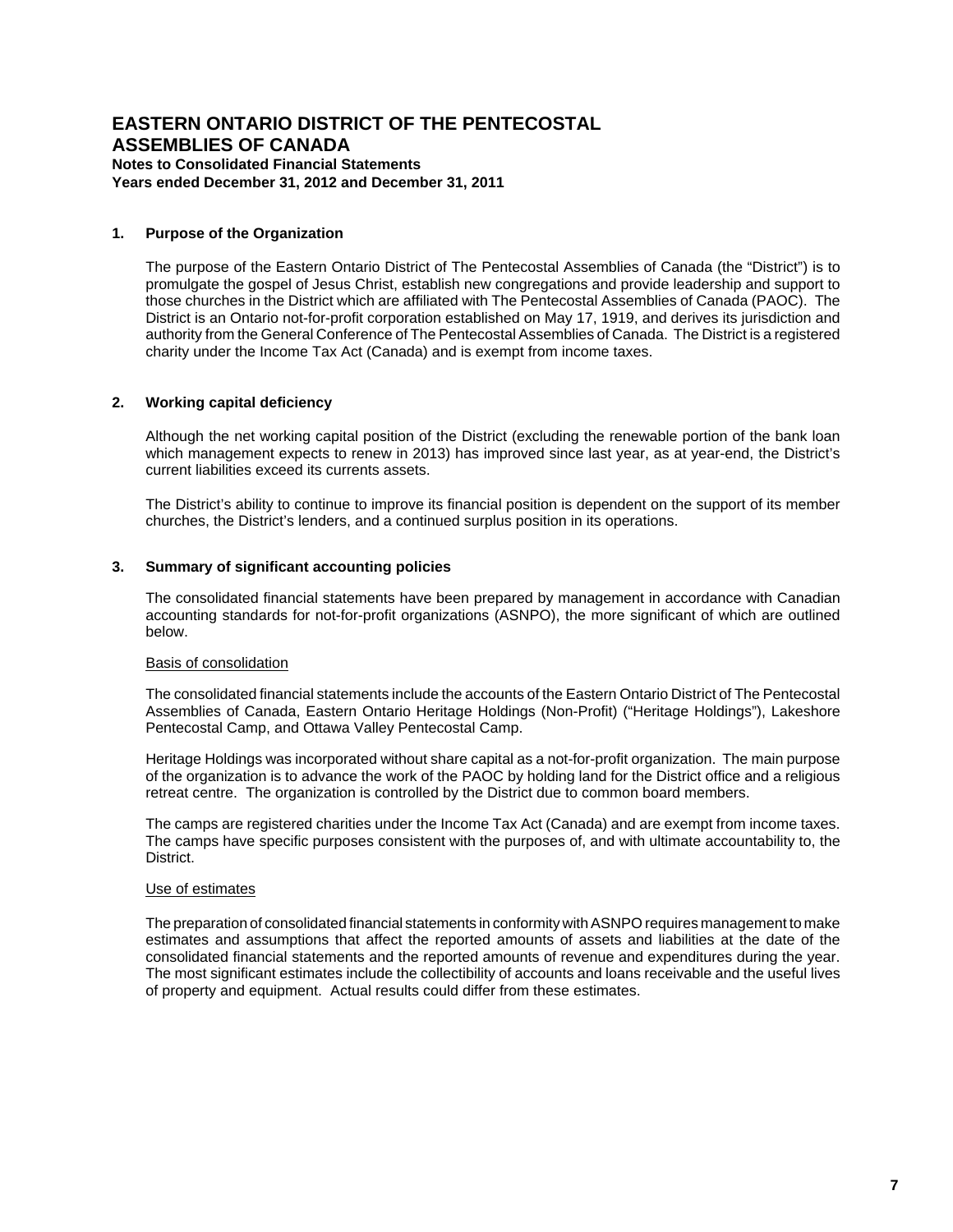#### **3. Summary of significant accounting policies** - continued

#### Fund accounting

The District follows the principles of fund accounting, under which resources for particular purposes are classified for accounting and reporting into funds corresponding to those purposes.

#### General District

The General District fund consists of assets, liabilities, revenue and expenditures related to the operation of the District which are not included in other funds. It also includes an internally restricted fund for future subsidies to be made by the District.

#### Heritage Holdings

The Heritage Holdings fund consists of the Heritage property and related debt and includes the revenue and expenditures related to this property.

#### Lakeshore Pentecostal Camp

The Lakeshore Pentecostal Camp fund reports the assets, liabilities, revenue and expenditures of the Lakeshore Pentecostal Camp located in Cobourg, Ontario, and its Lakeshore Foundation fund (note 7).

#### Ottawa Valley Pentecostal Camp

The Ottawa Valley Pentecostal Camp fund reports the assets, liabilities, revenue and expenditures of the Ottawa Valley Pentecostal Camp located in Cobden, Ontario.

#### Inventory

Inventory is stated at the lower of cost and net realizable value with cost being determined on a first-in, firstout basis.

#### Property and equipment

Purchased property and equipment are recorded at cost, with the except of the Lakeshore Pentecostal Camp and Ottawa Valley Pentecostal Camp which are recorded at fair value as at January 1, 2011 (note 4). Contributed property and equipment are recorded at fair value at the date of contribution. Amortization is recorded on the property and equipment on a declining balance basis as follows, except for the Lakeshore Pentecostal Camp buildings which are amortized over 40 years on a straight-line basis:

| <b>Buildings</b>  | 4%        |
|-------------------|-----------|
| Equipment         | 10% - 20% |
| Computers         | 30%       |
| Site improvements | 10% - 20% |
| Drainage          | 10%       |
| Vehicles          | 30%       |
| Signs             | 20%       |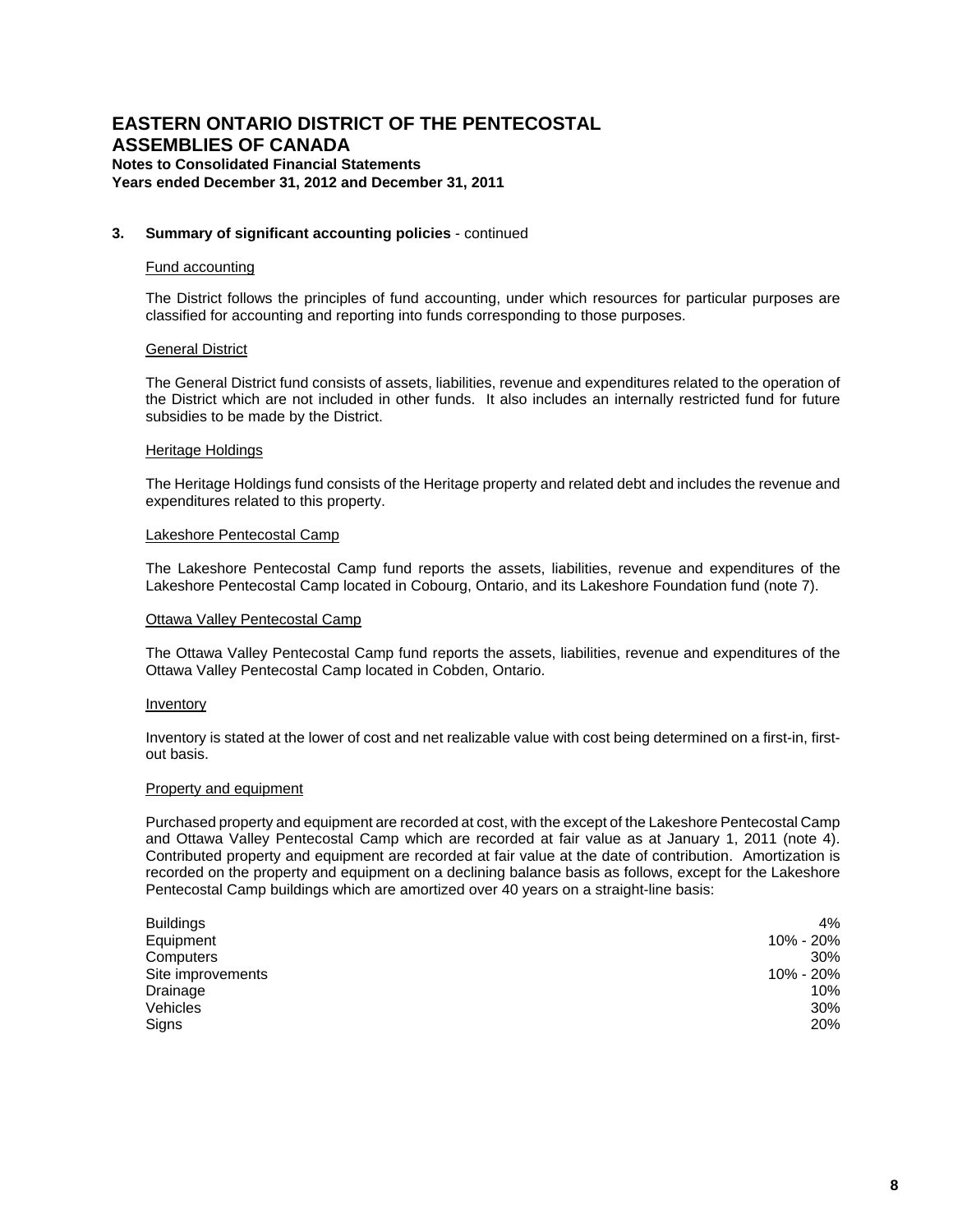#### **3. Summary of significant accounting policies** - continued

#### Revenue recognition

The District follows the deferral method of accounting for restricted donations and offerings. Restricted donations and offerings are recognized as revenue in the year in which the related expenditures are incurred. To the extent that revenue has not been recognized, it has been reflected as designated funds payable. Tithes and unrestricted donations and offerings are recognized as revenue when received or receivable if the amount to be received can be reasonably estimated and collection is reasonably assured. Sales and rentals, registration fees, chaplaincy government contracts and conference revenue are recognized as the services are provided. Endowment contributions are recognized in the Endowment Fund when received.

#### Volunteer services

The District receives volunteer services, the value of which cannot be reasonably estimated. Therefore, no provision for these amounts is reflected in the consolidated financial statements.

#### Financial instruments

The District's financial instruments consist of cash, restricted cash, accounts receivable, loans receivable, certificate loans receivable, accounts payable, promissory notes payable, bank loan, and long-term debt.

The carrying values of the District's cash, restricted cash, accounts receivable, and accounts payable approximate fair values due to their short-term maturities.

Loans receivable are demand loans and are recorded at cost as their fair value and amortized cost are not determinable.

Certificate loans receivable, promissory notes payable, bank loan, and long-term debt are recorded at amortized cost using the effective interest rate method.

## **4. First-time adoption of accounting standards for not-for-profit organizations**

Canadian generally accepted accounting principles ("Canadian GAAP") applicable to not-for-profit organizations were replaced by ASNPO. Effective January 1, 2011, the District adopted ASNPO and these consolidated financial statements are the District's first consolidated financial statements prepared under ASNPO. The accounting policies presented in note 3 were used to prepare the consolidated financial statements for the year ended December 31, 2012, the comparative information and the opening statement of financial position as at the date of transition.

The adoption of ASNPO did not result in any adjustments to the previously reported liabilities, the excess of revenue over expenditures, or the consolidated statement of cash flows.

Section 1501 - First-time Adoption by Not-for-Profit Organizations, contains optional exemptions regarding the retrospective application of ASNPO which the organization may use upon transition. The District elected to revalue the land held by Lakeshore Pentecostal Camp and Ottawa Valley Pentecostal Camp from their original costs to their fair values as at January 1, 2011.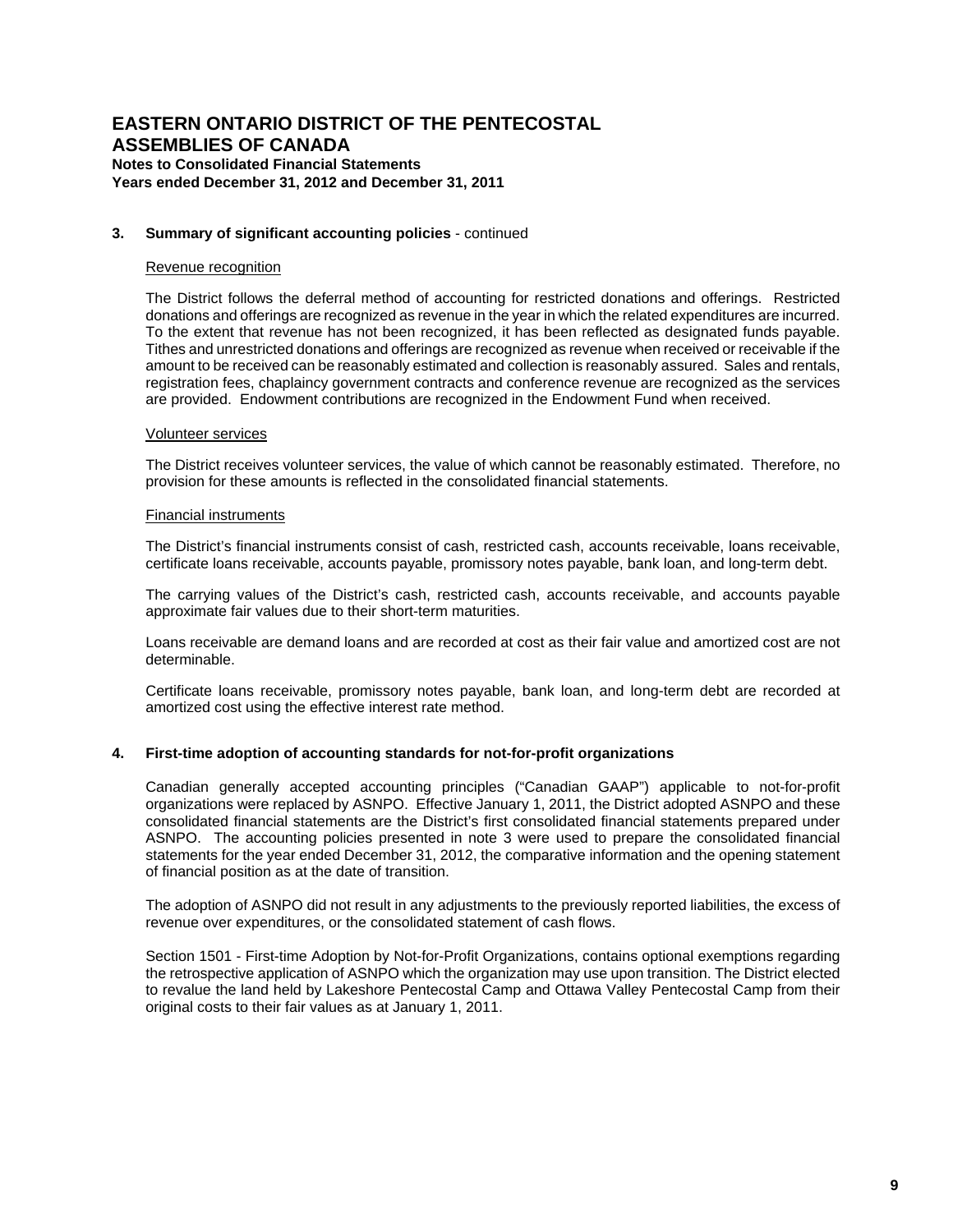# **EASTERN ONTARIO DISTRICT OF THE PENTECOSTAL ASSEMBLIES OF CANADA Notes to Consolidated Financial Statements**

**Years ended December 31, 2012 and December 31, 2011**

# **4. First-time adoption of accounting standards for not-for-profit organizations** - continued

The adoption of ASNPO resulted in the following adjustments to the previously reported assets of the Camps at January 1, 2011:

|                                  | Lakeshore<br><b>Pentecostal</b><br>Camp | <b>Ottawa Valley</b><br><b>Pentecostal</b><br>Camp | Total         |
|----------------------------------|-----------------------------------------|----------------------------------------------------|---------------|
| Land value, as previously stated | 125.050                                 | \$<br>36.587                                       | \$<br>161.637 |
| Increase in value                | 1.954.950                               | 523,413                                            | 2,478,363     |
| Land value, as restated          | 2,080,000                               | \$<br>560,000                                      | 2,640,000     |

The previously reported consolidated net assets balance was adjusted as follows at January 1, 2011:

| Consolidated net assets, beginning<br>of year, as previously stated | S   | (242,522) |
|---------------------------------------------------------------------|-----|-----------|
| Restatement of net assets (deficit) due to increase in land value   |     | 2,478,363 |
| Consolidated net assets, beginning<br>of year, as restated          | \$. | 2,235,841 |

# **5. Financial instruments**

The District's main financial instrument exposure is detailed as follows:

# Credit risk

Credit risk arises from the potential that churches and members will fail to honour their obligations. The District is exposed to credit risk through accounts receivable and loans receivable. The District performs ongoing evaluations of its churches' and members' financial condition and limits the amount of credit extended when considered necessary.

# Interest rate risk

Interest rate risk is the risk that the fair value or future cash flows of a financial instrument will fluctuate because of changes in market interest rates. The District is exposed to interest rate price risk with respect to its loans receivable, certificate loans, promissory notes payable, bank loan, and long-term debt.

# Liquidity risk

The District's liquidity risk represents the risk that the District could encounter difficulty in meeting obligations associated with its financial liabilities. The District is exposed to liquidity risk as disclosed in note 2.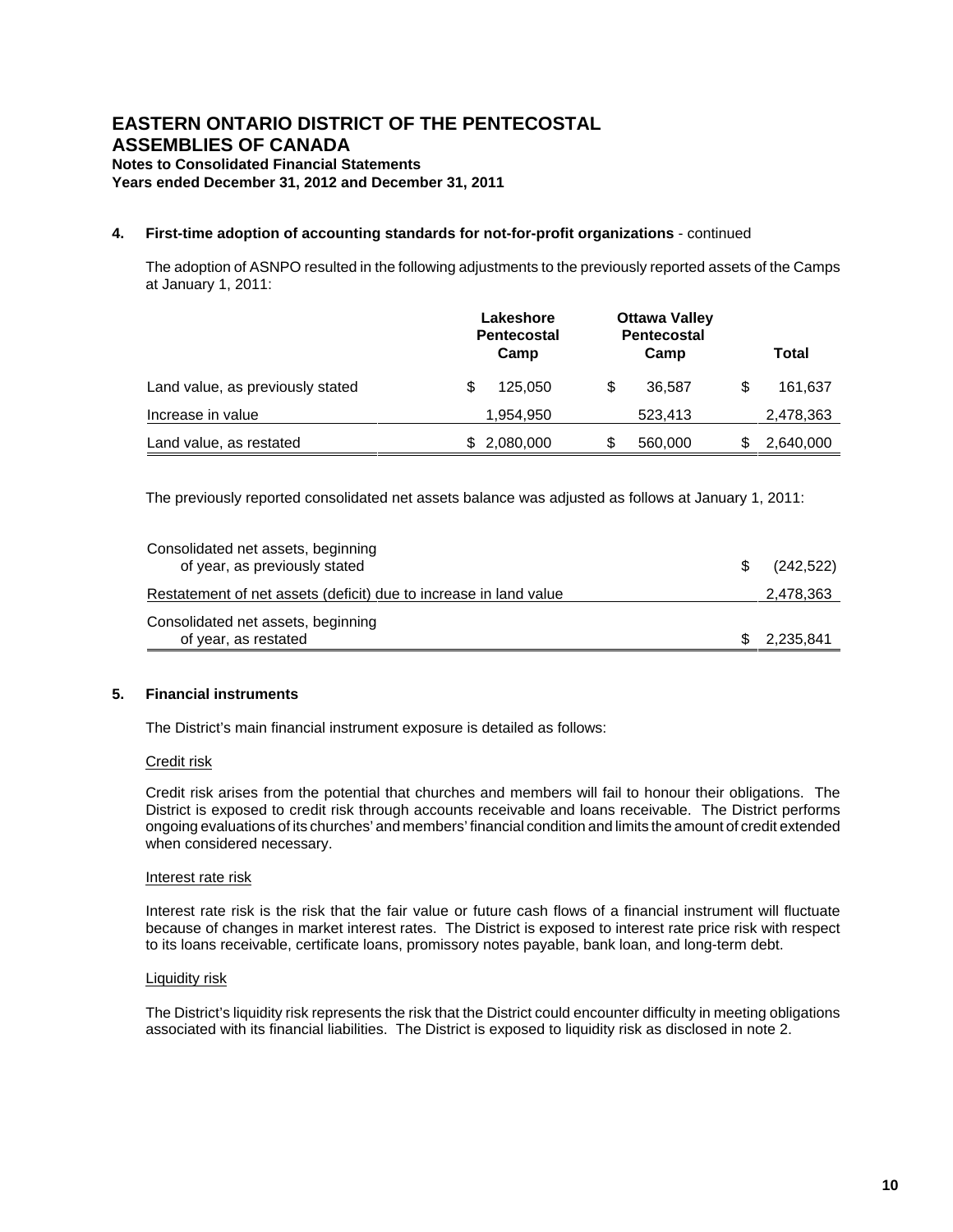## **6. Loans receivable**

Loans receivable by the District are comprised of:

|                                                                                                                | December 31,<br>2012 | December 31,<br>2012 | January 1,<br>2011 |
|----------------------------------------------------------------------------------------------------------------|----------------------|----------------------|--------------------|
| Church planting demand loans at various<br>interest rates to a maximum of 5%,<br>secured by various properties | 130.037              | \$134,766            | \$151,788          |
| Accrued interest on loans                                                                                      | 4.492                | 5.823                | 5,194              |
|                                                                                                                | 134,529              | 140,589              | 156,982            |

## **7. Investments held by Lakeshore Foundation**

During the year, Lakeshore Pentecostal Camp received an endowment contribution of \$11,000 (2011 - \$25,430) towards its Lakeshore Foundation fund. Endowment contributions are invested in certificate loans held by the Pentecostal Financial Services Group (PFSG), a wholly-owned subsidiary of the PAOC. These certificate loans earn interest at rates between 3.05% and 3.3% and mature in 2016.

The Lakeshore Foundation fund was established in 2011. Income earned on the endowment investment is to be used to subsidize camp registration fees for children and youth.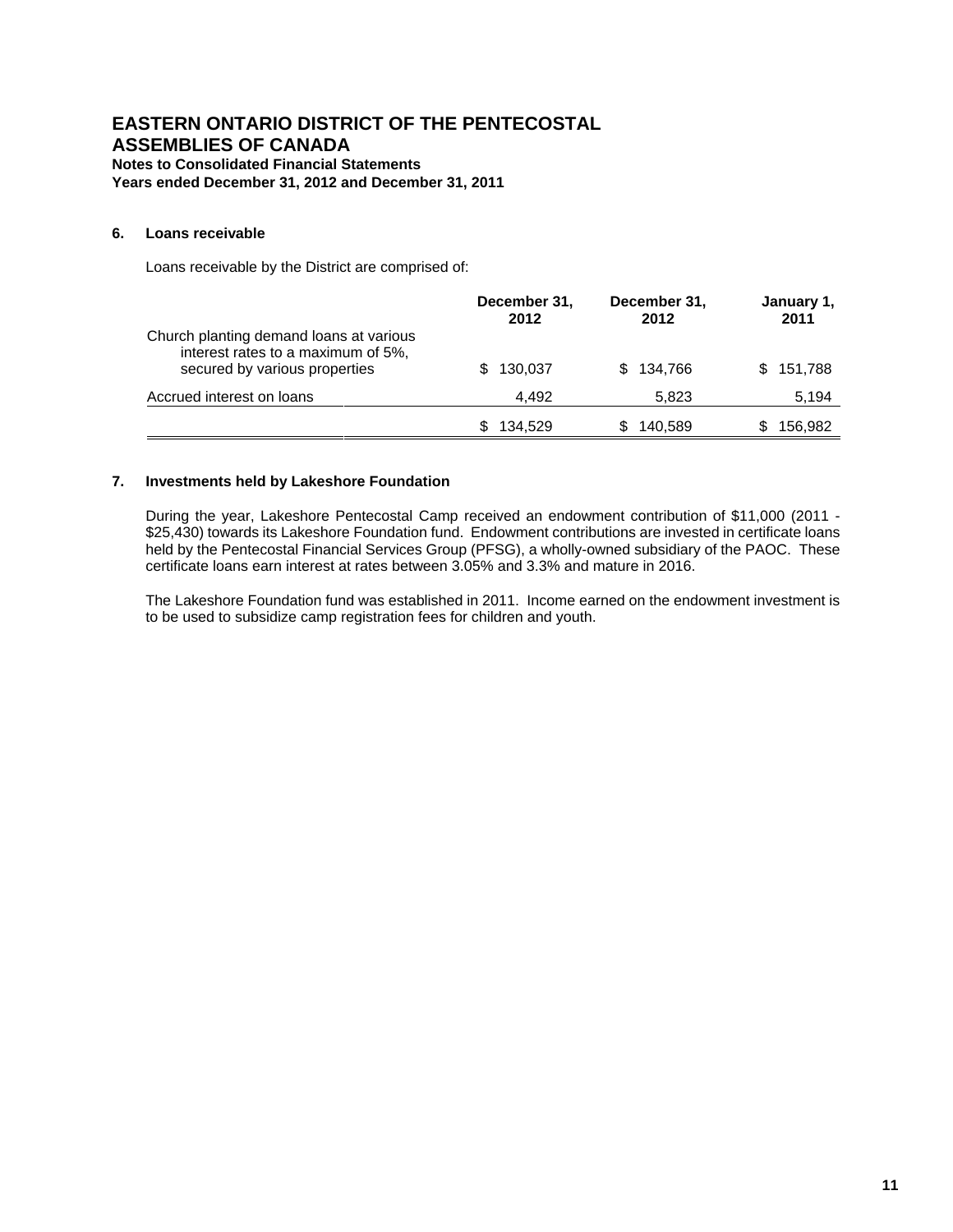# **Notes to Consolidated Financial Statements**

**Years ended December 31, 2012 and December 31, 2011**

# **8. Property and equipment**

|                                               |              | December 31, 2012  |                  | December 31, 2011 |                | <b>January 1, 2011</b> |  |
|-----------------------------------------------|--------------|--------------------|------------------|-------------------|----------------|------------------------|--|
|                                               |              | <b>Accumulated</b> |                  | Accumulated       |                | <b>Accumulated</b>     |  |
|                                               | Cost         | Amortization       | <b>Cost</b>      | Amortization      | Cost           | Amortization           |  |
| <b>General District</b>                       |              |                    |                  |                   |                |                        |  |
| Land held for Church planting                 | 190,734<br>S | \$                 | \$<br>190,734 \$ |                   | 244,914<br>\$. | \$                     |  |
| <b>Buildings</b>                              | 160,384      | 74,015             | 151,050          | 70,611            | 147,696        | 67,329                 |  |
| Equipment                                     | 226,713      | 208,729            | 226,713          | 204,233           | 224,405        | 198,902                |  |
| Computers                                     | 96,081       | 73,050             | 93,556           | 63,720            | 76,925         | 54,502                 |  |
|                                               | 673,912      | 355,794            | 662,053          | 338,564           | 693,940        | 320,733                |  |
| Heritage Holdings                             |              |                    |                  |                   |                |                        |  |
| Land                                          | 696,000      |                    | 696,000          |                   | 696,000        |                        |  |
| <b>Buildings</b>                              | 810,342      | 367,270            | 810,342          | 348,809           | 810,342        | 329,577                |  |
| Site improvements                             | 615,614      | 313,065            | 530,766          | 302,228           | 498,232        | 293,383                |  |
|                                               | 2,121,956    | 680,335            | 2,037,108        | 651,037           | 2,004,574      | 622,960                |  |
| Lakeshore Pentecostal Camp                    |              |                    |                  |                   |                |                        |  |
| Land, at assessed value as at January 1, 2011 | 2,080,000    |                    | 2,080,000        |                   | 2,080,000      |                        |  |
| <b>Buildings</b>                              | 3,430,647    | 1,300,902          | 3,344,719        | 1,215,249         | 3,196,468      | 1,134,547              |  |
| Equipment                                     | 673,175      | 518,084            | 642,541          | 490,076           | 572,077        | 468,111                |  |
| Vehicles                                      | 160,360      | 157,125            | 160,360          | 155,739           | 160,360        | 153,758                |  |
| Site improvements and signs                   | 381,879      | 302,934            | 381,879          | 293,812           | 381,879        | 283,617                |  |
| Drainage                                      | 163,296      | 113,837            | 163,296          | 108,341           | 163,297        | 102,235                |  |
|                                               | 6,889,357    | 2,392,882          | 6,772,795        | 2,263,217         | 6,554,081      | 2,142,268              |  |
| Ottawa Valley Pentecostal Camp                |              |                    |                  |                   |                |                        |  |
| Land, at assessed value as at January 1, 2011 | 560,000      |                    | 560,000          |                   | 560,000        |                        |  |
| <b>Buildings</b>                              | 751,413      | 602,729            | 736,929          | 596,836           | 694,292        | 591,887                |  |
| Equipment                                     | 183,767      | 165,167            | 178,829          | 161,133           | 173,614        | 157,360                |  |
| Computers                                     | 2,194        | 498                | 1,549            | 155               |                |                        |  |
| Site improvements                             | 240,732      | 201,575            | 237,937          | 192,136           | 218,372        | 183,131                |  |
| Vehicles                                      | 63,574       | 52,957             | 54,936           | 50,259            | 54,936         | 48,255                 |  |
|                                               | 1,801,680    | 1,022,926          | 1,770,180        | 1,000,519         | 1,701,214      | 980,633                |  |
| Total                                         | \$11,486,905 | \$4,451,937        | $$11,242,136$ \$ | 4,253,337         | \$10,953,809   | \$4,066,594            |  |
| Net                                           |              | \$7,034,968        |                  | \$6,988,799       |                | \$6,887,215            |  |

The District is registered on the title of certain of the churches in the District. As is customary for churches in the PAOC, the values of these properties are recorded in the books and records of the local churches.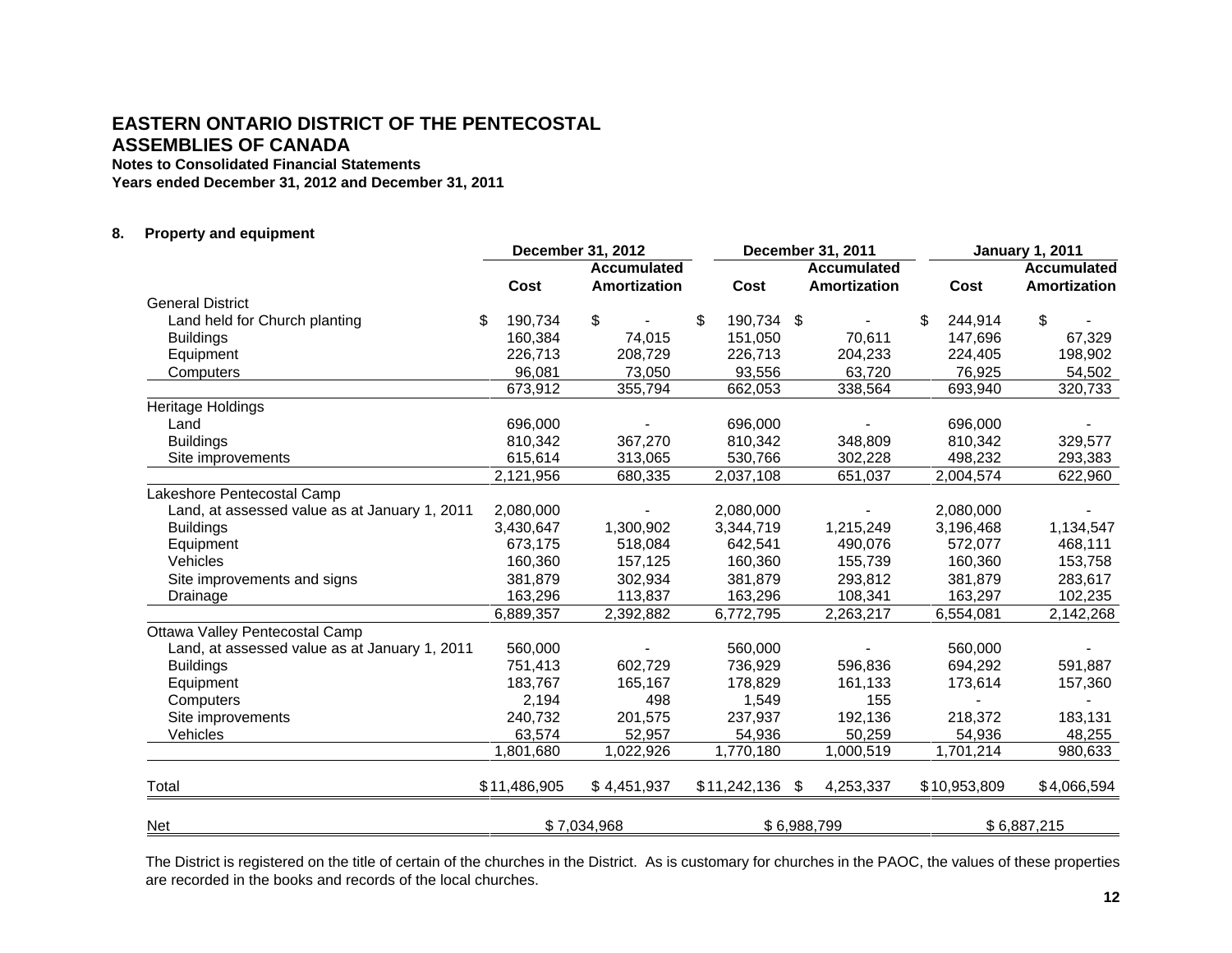**Notes to Consolidated Financial Statements**

**Years ended December 31, 2012 and December 31, 2011**

# **9. Designated funds payable**

|                                 | December 31,<br>January 1, |                  |                                | December 31,  |                  |                  |                         |
|---------------------------------|----------------------------|------------------|--------------------------------|---------------|------------------|------------------|-------------------------|
|                                 | 2011                       | <b>Increases</b> | <b>Decreases</b>               | 2011          | <b>Increases</b> | <b>Decreases</b> | 2012                    |
| <b>General District</b>         |                            |                  |                                |               |                  |                  |                         |
| <b>Women's Ministries</b>       |                            |                  |                                |               |                  |                  |                         |
| L.I.F.E Funds                   | \$116,185                  | \$<br>33,823     | \$<br>$\overline{\phantom{a}}$ | \$<br>150,008 | \$<br>33,143     | \$<br>68,345     | $\mathbb{S}$<br>114,806 |
| Pension support                 |                            |                  |                                |               | 12,000           | 2,031            | 9,969                   |
| <b>Calvary Temple</b>           |                            | 26,250           | 26,250                         |               |                  |                  |                         |
| <b>ECHO</b> Fund                |                            | 4,201            | 4,201                          |               |                  |                  |                         |
| Native New life Training Centre |                            | 1,550            | 1,550                          |               |                  |                  |                         |
| Other                           | 10,248                     | 4,015            | 6,433                          | 7,830         | 17,045           | 5,817            | 19,058                  |
|                                 | 126,433                    | 69,839           | 38,434                         | 157,838       | 62,188           | 76,193           | 143,833                 |
|                                 |                            |                  |                                |               |                  |                  |                         |
| Lakeshore Pentecostal Camp      |                            |                  |                                |               |                  |                  |                         |
| Environmental assessment        | 172,155                    | 93,502           | 27,168                         | 238,489       | 88,900           | 76,904           | 250,485                 |
| Camp sponsorship                |                            | 6,775            | 6,102                          | 673           | 6,586            | 5,583            | 1,676                   |
| Future projects                 | 3,099                      | 4,270            | 7,369                          |               |                  |                  |                         |
| <b>Missions</b>                 | 10                         | 47,103           | 47,113                         |               | 35,557           | 35,557           |                         |
| Women's ministries              |                            | 5,205            | 5,205                          |               |                  |                  |                         |
| Other                           | 12,837                     | 5,287            | 9,074                          | 9,050         | 51,205           | 49,405           | 10,850                  |
|                                 | 188,101                    | 162,142          | 102,031                        | 248,212       | 182,248          | 167,449          | 263,011                 |
| Ottawa Valley Pentecostal Camp  |                            |                  |                                |               |                  |                  |                         |
| <b>Missions</b>                 |                            | 11.523           | 11,523                         |               | 10,859           | 10.859           |                         |
| Other                           | 7,924                      | 10,559           | 12,890                         | 5,593         | 2,768            | 4,499            | 3,862                   |
|                                 |                            |                  |                                |               |                  |                  |                         |
|                                 | 7,924                      | 22,082           | 24,413                         | 5,593         | 13,627           | 15,358           | 3,862                   |
|                                 | 322,458<br>\$              | \$254,063        | \$164,878                      | \$411,643     | \$258,063        | \$259,000        | \$410,706               |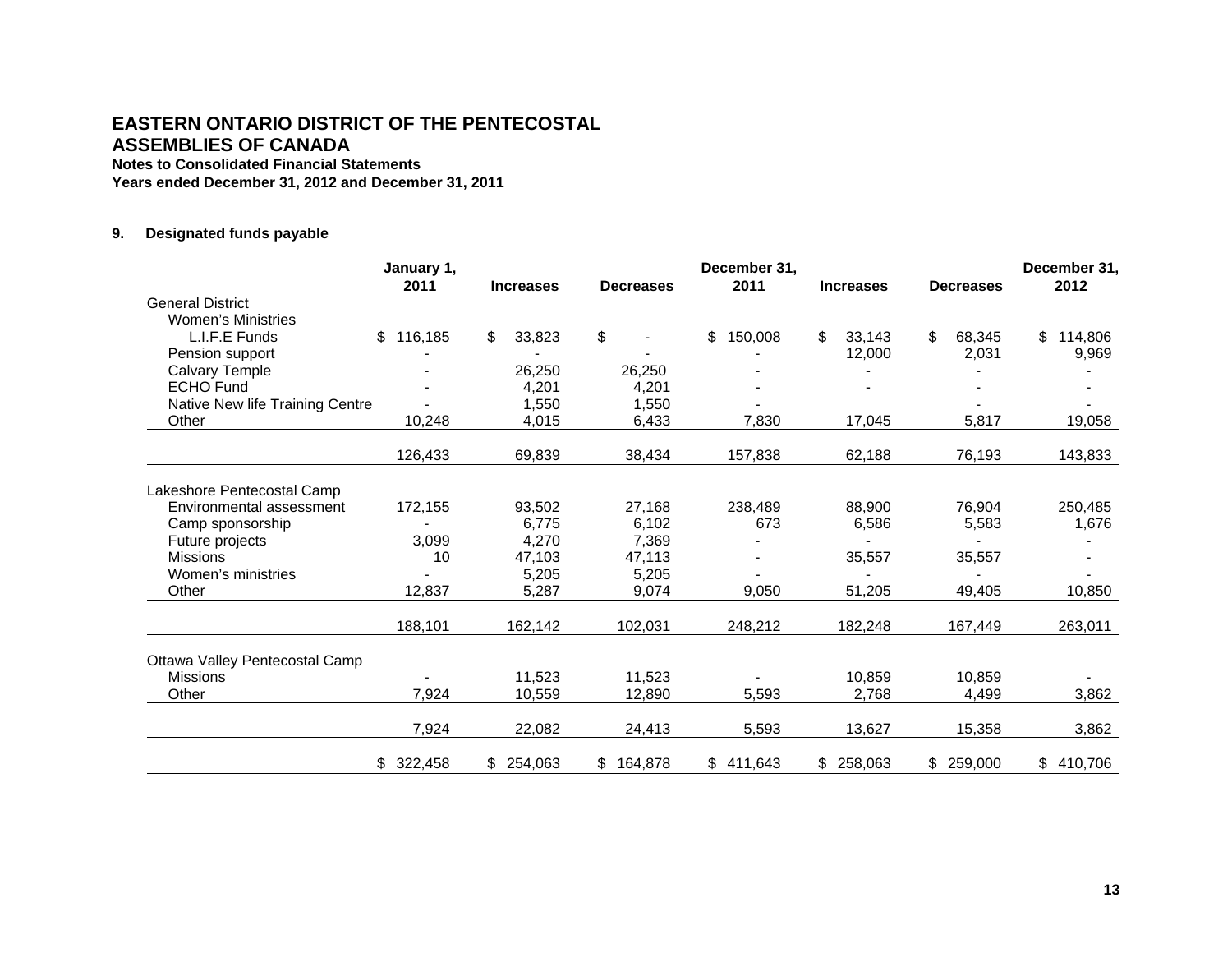# **EASTERN ONTARIO DISTRICT OF THE PENTECOSTAL ASSEMBLIES OF CANADA Notes to Consolidated Financial Statements**

**Years ended December 31, 2012 and December 31, 2011**

# **10. Promissory notes payable**

Promissory notes payable by the District are comprised of:

|                                                                                                                                                  |     | December 31,<br>2012 |   | December 31,<br>2011 |   | January 1,<br>2011 |
|--------------------------------------------------------------------------------------------------------------------------------------------------|-----|----------------------|---|----------------------|---|--------------------|
| Promissory notes from churches and related<br>organizations, unsecured, bearing<br>interest rates to a maximum of 4.35%,<br>redeemable on demand | \$. | 1,111,712            |   | \$1,047,905          | S | 823,791            |
| Promissory notes from individuals, unsecured,<br>bearing interest rates to a maximum<br>of 4 %, redeemable on demand                             |     | 404,083              |   | 463,581              |   | 890,503            |
|                                                                                                                                                  | S.  | 1,515,795            | S | 1,511,486            |   | \$1,714,294        |

Interest expensed for the year amounted to \$44,645 (2011 - \$59,757). Included in restricted cash is \$177,000 to repay promissory notes due in 2013.

# **11. Bank loan**

|                                                                                                                                                                                           | December 31,<br>2012 | December 31,<br>2011 | January 1,<br>2011 |
|-------------------------------------------------------------------------------------------------------------------------------------------------------------------------------------------|----------------------|----------------------|--------------------|
| District loan, secured by the land located at the<br>Lakeshore and Ottawa Valley Pentecostal<br>Camps, payable in monthly blended principal<br>and interest payments of \$11,014, bearing |                      |                      |                    |
| interest at 5.76%, due December 22, 2013                                                                                                                                                  | 1,105,017<br>S       | 1,286,795<br>S.      | 1,478,732<br>S.    |
| Less: current portion and renewable portion                                                                                                                                               | 1,105,017            | 60.480               | 49,394             |
|                                                                                                                                                                                           | \$                   | 1,226,315            | 1.429.338          |

During the year, the District made principal payments of \$181,778 (2011 - \$191,937) towards its bank loan. Interest expensed for the year amounted to \$73,127 (2011 - \$83,223).

The District has access to an overdraft credit to a maximum of \$200,000. Any bank indebtedness would be repayable on demand and bear interest at the bank prime rate plus 3.75%. No such indebtedness was incurred during the year.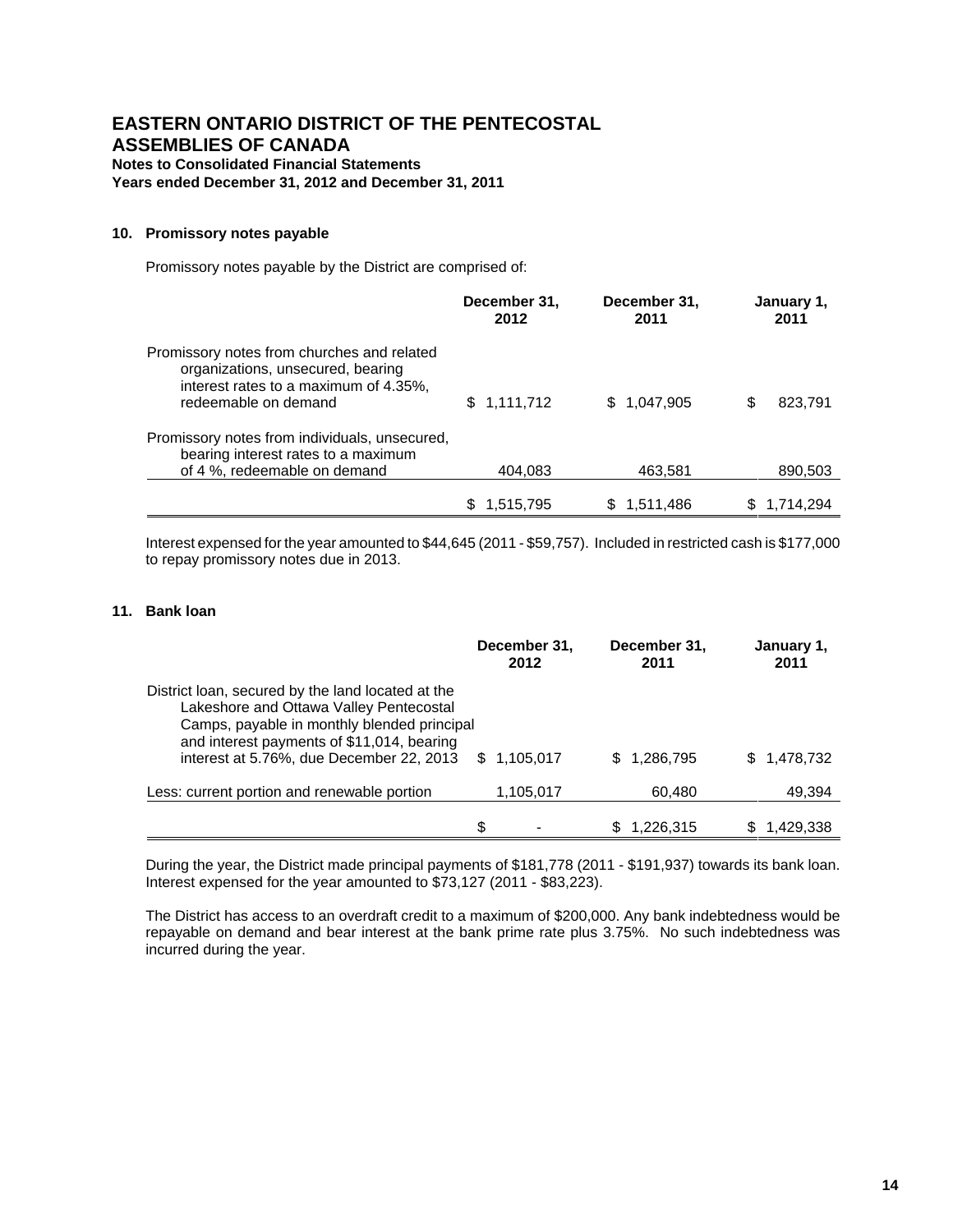**Notes to Consolidated Financial Statements Years ended December 31, 2012 and December 31, 2011**

# **12. Long-term debt**

|                                                                                                                                                                                                                                                                  | December 31,<br>2012 | December 31,<br>2011   | January 1,<br>2011   |
|------------------------------------------------------------------------------------------------------------------------------------------------------------------------------------------------------------------------------------------------------------------|----------------------|------------------------|----------------------|
| Heritage Holdings<br>Mortgage payable, secured by property,<br>bearing interest at 4.70%, repayable in<br>annual principal payments of \$70,000,<br>interest payable semi-annually, with interest<br>payments, on June 1 and December 1,<br>due December 2015    | 1,155,000<br>\$      | \$1,225,000            | 1,295,000<br>\$      |
| Lakeshore Pentecostal Camp<br>Mortgage on Lakeshore Pentecostal Camp<br>property, bearing interest at 4.8%, repayable<br>in monthly blended principal and interest<br>payments of \$7,538, due February 2016 but<br>renewable for three further terms of three   |                      |                        |                      |
| vears<br>Ottawa Valley Pentecostal<br>Mortgage on Ottawa Valley Pentecostal<br>Camp property, bearing interest at 4.8%,<br>repayable in monthly blended principal and<br>interest payments of \$3,394, due February<br>2016 but renewable for four further terms | 669,996              | 727,310                | 781,802              |
| of three years                                                                                                                                                                                                                                                   | 348,277              | 371,733                | 394,245              |
| Less: current portion and                                                                                                                                                                                                                                        | 2,173,273<br>154,033 | 2,324,043<br>1,305,103 | 2,471,047<br>125,721 |
|                                                                                                                                                                                                                                                                  | \$2,019,240          | \$1,018,940            | \$2,345,326          |

During the year, \$150,770 (2011 - \$147,004) in long-term debt payments were made. Interest expensed on long-term debt during the year amounted to \$107,645 (2011 - \$114,688).

The Heritage Holdings mortgage is payable to PFSG.

The camp mortgages are payable to The Pension Fund (1969) of The Pentecostal Assemblies of Canada (the "Pension Fund") and are secured by a first mortgage registered to the Pension Fund and an assignment of insurance proceeds.

It is management's intention to renew these mortgages as they come due. Future minimum principal payments are expected to be as follows:

| 2013       | \$<br>154,033 |
|------------|---------------|
| 2014       | 157,945       |
| 2015       | 182,239       |
| 2016       | 186,766       |
| 2017       | 190,500       |
| Thereafter | 1,301,790     |
|            |               |
|            | \$2,173,273   |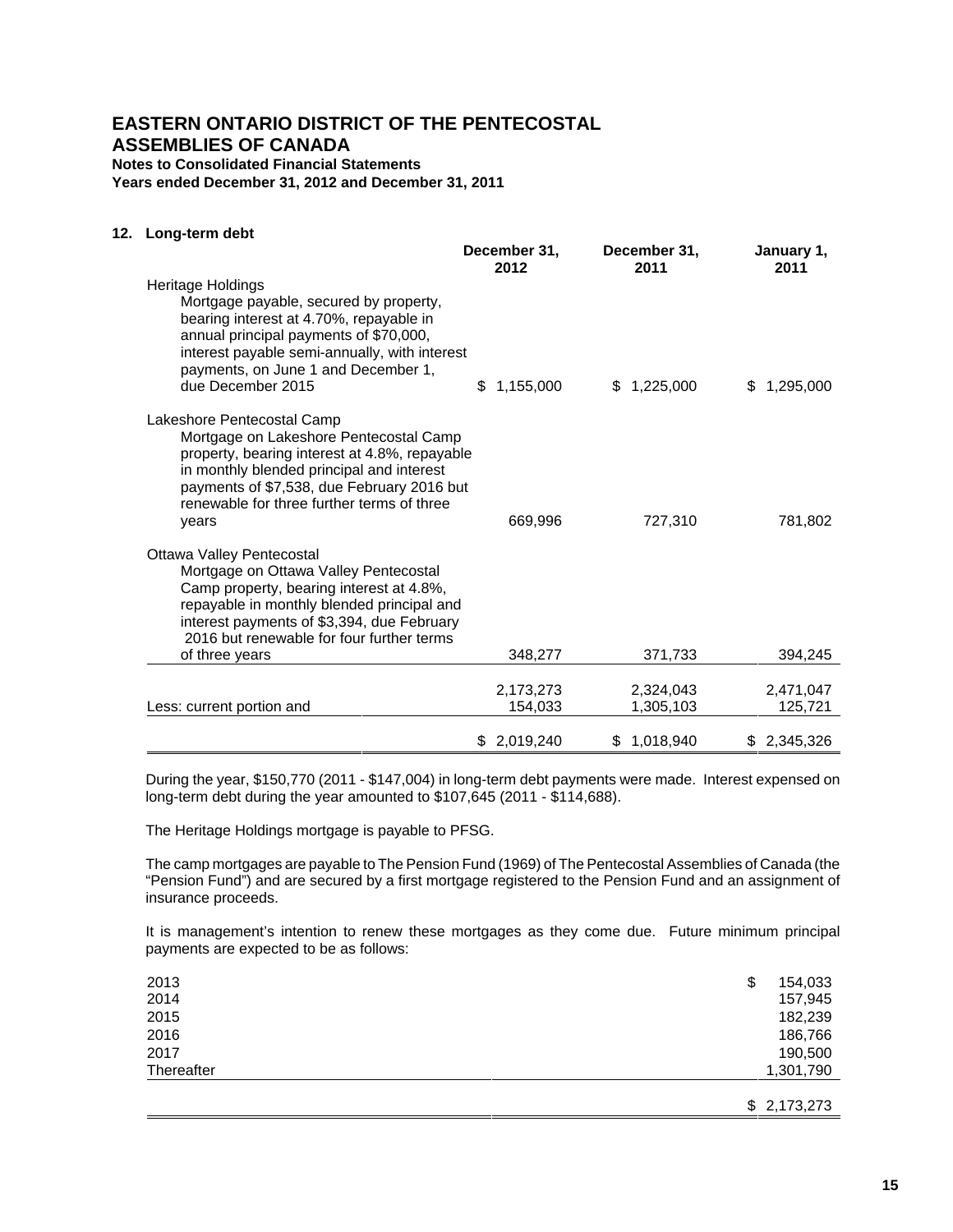**Notes to Consolidated Financial Statements Years ended December 31, 2012 and December 31, 2011**

# **13. Intercompany loans**

|                                | December 31,<br>2012 | December 31,<br>2011 | January 1,<br>2011 |
|--------------------------------|----------------------|----------------------|--------------------|
| Heritage Holdings              | \$2,059,048          | 1,892,062            | \$1,779,861        |
| Lakeshore Pentecostal Camp     | 1.405.547            | 1.345.925            | 1,198,393          |
| Ottawa Valley Pentecostal Camp | 264.308              | 274.308              | 284,308            |
| Due to General District        | \$3,728,903          | \$3,512,295          | \$3,262,562        |

The intercompany loan to Heritage Holdings is unsecured, non-interest bearing, with no formal terms for repayment.

The intercompany loans to Lakeshore Pentecostal Camp and Ottawa Valley Pentecostal Camp are unsecured, bearing interest at 5.76% with no formal terms for principal repayment. Interest was charged to the two camp funds in the amount of \$84,360 (2011 - \$84,538) and is reflected in the net subsidies in the statement of activities (note 15).

# **14. Net assets**

|                                                                                                  |                            | December 31, 2012                                          |                             |                        |                                         |                                   |                                                    |                                                                           |   |                                             |  |  |  |  |
|--------------------------------------------------------------------------------------------------|----------------------------|------------------------------------------------------------|-----------------------------|------------------------|-----------------------------------------|-----------------------------------|----------------------------------------------------|---------------------------------------------------------------------------|---|---------------------------------------------|--|--|--|--|
|                                                                                                  | General<br><b>District</b> |                                                            | Heritage<br><b>Holdings</b> |                        | Lakeshore<br><b>Pentecostal</b><br>Camp |                                   | <b>Ottawa Valley</b><br><b>Pentecostal</b><br>Camp |                                                                           |   | Total                                       |  |  |  |  |
| Invested in property and<br>equipment<br>Unrestricted<br>Internally restricted<br>Endowment fund | \$                         | 318,118<br>1,416,428<br>59,800<br>$\overline{\phantom{0}}$ | S                           | 286.621<br>(2,056,008) | \$                                      | 2,898,264<br>(329, 848)<br>36.941 | \$                                                 | 253,674<br>36,898<br>$\overline{\phantom{a}}$<br>$\overline{\phantom{0}}$ | S | 3,756,677<br>(932, 530)<br>59,800<br>36,941 |  |  |  |  |
|                                                                                                  | \$                         | 1.794.346                                                  |                             | (1,769,387)            | \$                                      | 2.605.357                         | \$                                                 | 290.572                                                                   |   | 2,920,888                                   |  |  |  |  |

|                                                                         |                            | December 31, 2011                              |                             |                             |                                         |                                 |                                             |                                               |     |                                    |  |  |
|-------------------------------------------------------------------------|----------------------------|------------------------------------------------|-----------------------------|-----------------------------|-----------------------------------------|---------------------------------|---------------------------------------------|-----------------------------------------------|-----|------------------------------------|--|--|
| Invested in property and<br>equipment<br>Unrestricted<br>Endowment fund | General<br><b>District</b> |                                                | Heritage<br><b>Holdings</b> |                             | Lakeshore<br><b>Pentecostal</b><br>Camp |                                 | <b>Ottawa Valley</b><br>Pentecostal<br>Camp |                                               |     | Total                              |  |  |
|                                                                         | \$                         | 323.490<br>882.252<br>$\overline{\phantom{a}}$ | S                           | 161.071<br>(1,889,370)<br>- | S                                       | 2,619,510<br>(90,934)<br>25,430 | S                                           | 179.173<br>25,219<br>$\overline{\phantom{0}}$ | \$. | 3,283,244<br>(1,072,833)<br>25,430 |  |  |
|                                                                         | \$                         | 1,205,742                                      | S                           | (1,728,299)                 | \$                                      | 2.554.006                       | \$                                          | 204.392                                       | S   | 2.235.841                          |  |  |

|                                                       | <b>January 1, 2011</b>     |                    |                             |                       |   |                                         |                                             |                      |    |                          |  |
|-------------------------------------------------------|----------------------------|--------------------|-----------------------------|-----------------------|---|-----------------------------------------|---------------------------------------------|----------------------|----|--------------------------|--|
|                                                       | General<br><b>District</b> |                    | Heritage<br><b>Holdings</b> |                       |   | Lakeshore<br><b>Pentecostal</b><br>Camp | <b>Ottawa Valley</b><br>Pentecostal<br>Camp |                      |    | Total                    |  |
| Invested in property and<br>equipment<br>Unrestricted | \$                         | 373,207<br>432.771 |                             | 86.614<br>(1,777,530) | S | 2.432.237<br>(80,792)                   | \$                                          | 436.179<br>(331,746) | S. | 3,328,237<br>(1,757,297) |  |
|                                                       | \$                         | 805.978            | \$.                         | (1,690,916)           | S | 2,351,445                               | \$                                          | 104.433              |    | 1,570,940                |  |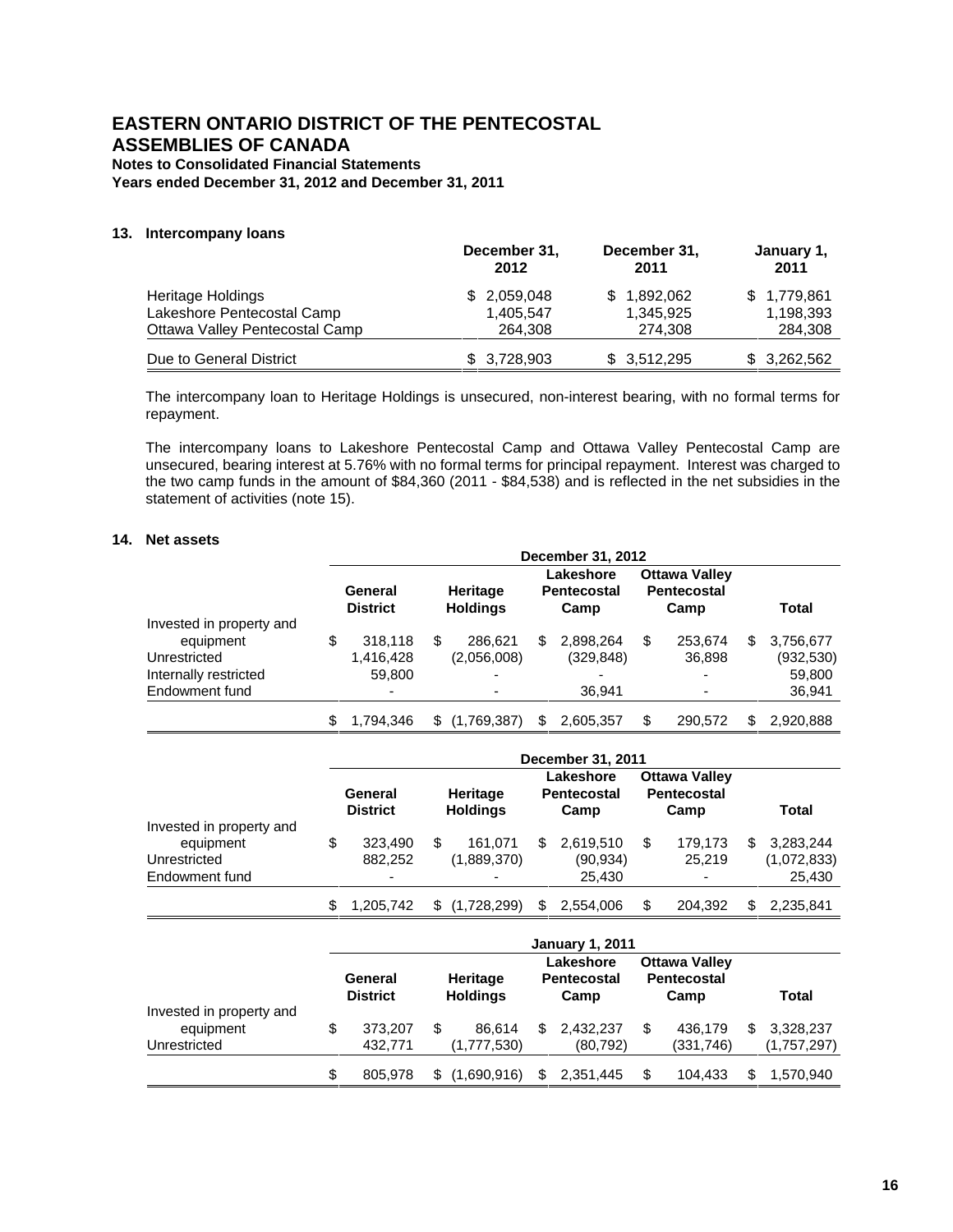# **15. Net subsidies**

Net subsidies include the following transactions:

|                                                |                                   |                                    |                             |                                  | 2012                                    |                                                              |              |
|------------------------------------------------|-----------------------------------|------------------------------------|-----------------------------|----------------------------------|-----------------------------------------|--------------------------------------------------------------|--------------|
| <b>Subsidies</b><br>Interest (note 13)<br>Rent | General<br><b>District</b>        |                                    | Heritage<br><b>Holdings</b> |                                  | Lakeshore<br><b>Pentecostal</b><br>Camp | <b>Ottawa</b><br><b>Valley</b><br><b>Pentecostal</b><br>Camp | Total        |
|                                                | \$(143,991)<br>84,360<br>(60,000) | \$                                 | 60,000                      | \$                               | 72,742<br>(69,035)                      | \$<br>71,249<br>(15, 325)                                    | \$           |
|                                                | \$(119, 631)                      | \$                                 | 60,000                      | \$                               | 3,707                                   | \$<br>55,924                                                 | \$           |
|                                                |                                   |                                    |                             |                                  | 2011                                    |                                                              |              |
|                                                | General<br><b>District</b>        | <b>Heritage</b><br><b>Holdings</b> |                             | Lakeshore<br>Pentecostal<br>Camp |                                         | <b>Ottawa</b><br><b>Valley</b><br><b>Pentecostal</b><br>Camp | <b>Total</b> |
| <b>Subsidies</b><br>Interest (note 13)<br>Rent | \$(143,990)<br>84,538<br>(60,000) | \$                                 | 60,000                      | \$                               | 72,741<br>(68, 608)                     | \$<br>71,249<br>(15,930)                                     | \$           |
|                                                | \$(119, 452)                      | \$                                 | 60,000                      | \$                               | 4,133                                   | \$<br>55,319                                                 | \$           |

Subsidies from the General District fund to the camp funds represent a portion of the tithes collected by the General District which have been allocated to the camps on a predetermined basis.

Interest charged by the General District to the camps is on account of the intercompany loans (note 13).

Rent charged by Heritage Holdings to the General District is for the use of premises.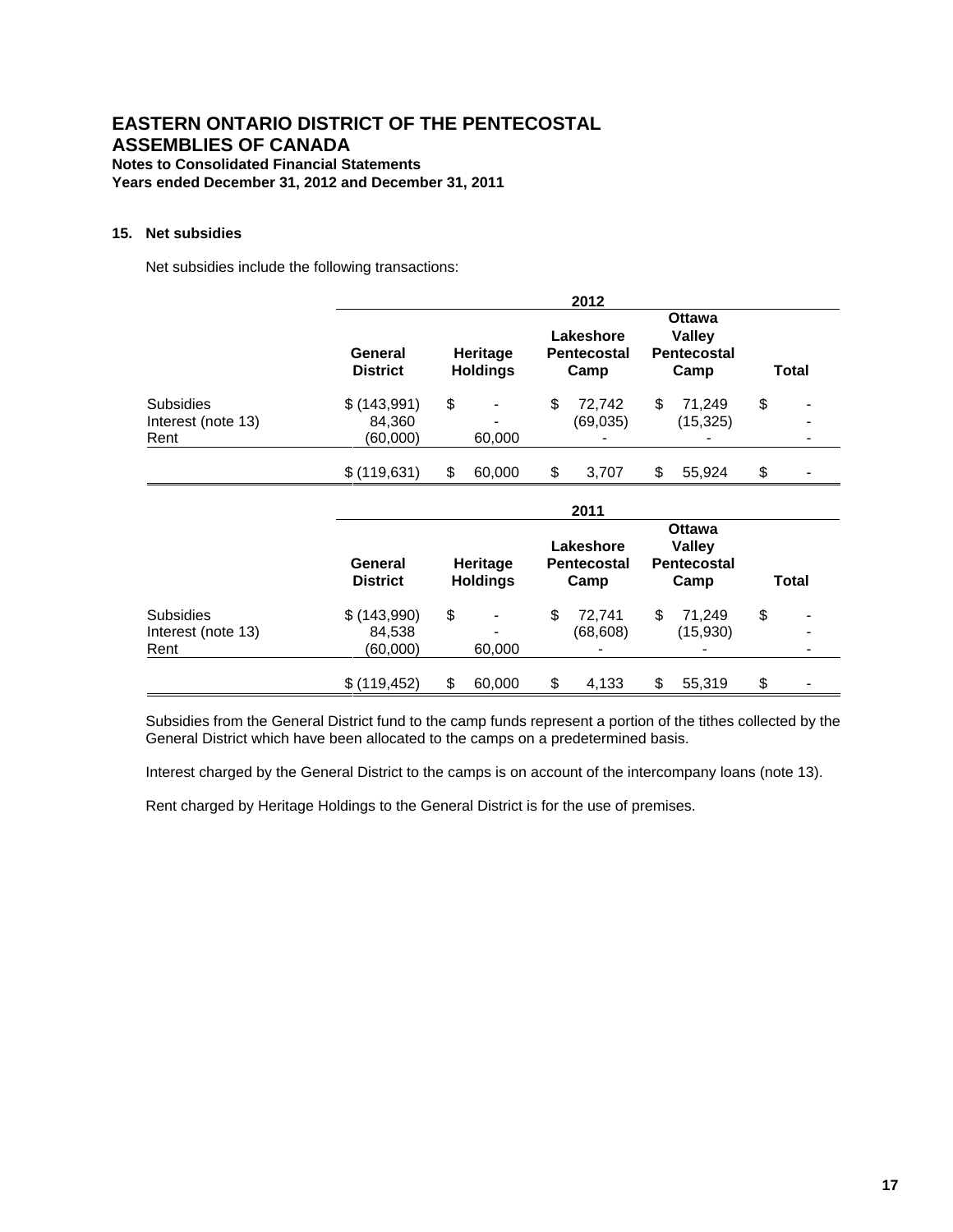**Notes to Consolidated Financial Statements Years ended December 31, 2012 and December 31, 2011**

## **16. Related party transactions**

Related party transactions are in the normal course of operations and are measured at the exchange amount, which is the amount of consideration established and agreed upon by the related parties.

In addition to those noted elsewhere, related party transactions during the year were as follows:

The District paid approximately \$18,000 (2011 - \$15,000) to the Ottawa Valley Pentecostal Camp for retreats held by the District at the Camp.

Lakeshore Pentecostal Camp charges Heritage Holdings \$7,500 (2011 - \$7,500) for grounds maintenance.

The District charged interest of 5% on the historical cost of the properties owned by the District and used by each of the Courtice and Hawkesbury Pentecostal Churches. The resulting total amount of \$22,000 (2011 - \$22,000) was then provided to the churches as a subsidy.

# **17. Commitments**

The District has contracted to lease various office equipment until 2017. The minimum rental cost for the next five years is as follows:

| 2013 | \$<br>15,000 |
|------|--------------|
| 2014 | 15,000       |
| 2015 | 15,000       |
| 2016 | 15,000       |
| 2017 | 12,000       |

# **18. Contingent liabilities**

### **Guarantees**

The District has a letter of guarantee outstanding in the amount of \$9,450 (December 31, 2011 - \$9,450; January 1, 2011 - \$9,450). The District is the guarantor of loans and mortgages for various churches within the District in the amount of \$2,111,175 (December 31, 2011 - \$2,815,285; January 1, 2011 - \$2,881,500), as well as the mortgages payable by Lakeshore Pentecostal Camp and Ottawa Valley Pentecostal Camp (note 12). These loans are secured by the properties of the churches and camps. The District estimates that the value of these properties exceeds the amounts guaranteed.

The District is the joint guarantor, along with other participating districts, of loans made by investors to Master's College and Seminary. The District's responsibility as at December 31, 2012 is \$730,000 (December 31, 2011 - \$730,000; January 1, 2011 - \$733,000). These loans are unsecured.

During 2010, the District, along with Master's College and Seminary and the Western Ontario District of The Pentecostal Assemblies of Canada, co-signed a lease for the 780 Argyle Street property in Peterborough which was previously owned by Master's College and Seminary. The annual lease commitment paid by Master's College and Seminary is \$640,000, with the term expiring on July 31, 2015.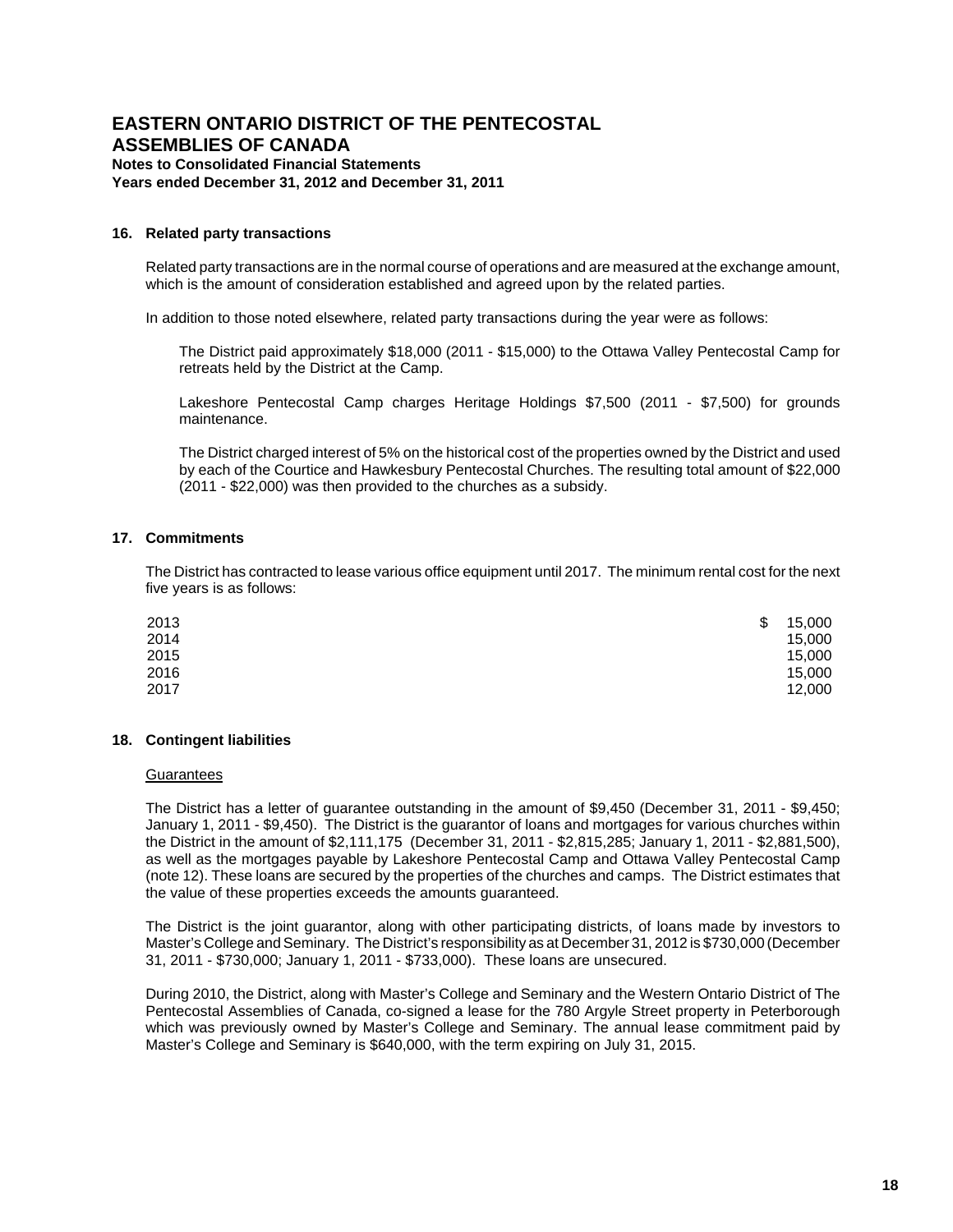## **18. Contingent liabilities** - continued

## Environmental assessment

Lakeshore Pentecostal Camp is cooperating with the Ontario Ministry of the Environment with respect to an environmental assessment relating to its septic system. The camp's water treatment system has been upgraded with costs being covered by designated funds. An analysis of the sewage system is also underway. Upgrades to septic systems will be required for camp facilities, private cottages and recreational vehicles; however, an order requiring work to be done has not yet been issued. The full cost of possible work to be done is not yet determinable.

### Special payments for Pension Plan

The District participates in a defined benefit, multi-employer pension plan administered by The Pension Fund (1969) of The Pentecostal Assemblies of Canada (the "Plan"). The District accounts for its participation in this multi-employer pension plan as a defined contribution plan.

An actuarial valuation report of the Plan prepared in 2011 disclosed that the contribution schedule previously established was inadequate to fund the promised benefit. Additional contributions in the form of special payments are required. The District's share of the special payments was \$26,762 in 2012. Monthly special payments are expected to continue until the Plan is adequately funded.

### **19. Comparative amounts**

Certain comparative amounts have been reclassified from those previously presented to conform to the presentation of the 2012 financial statements.